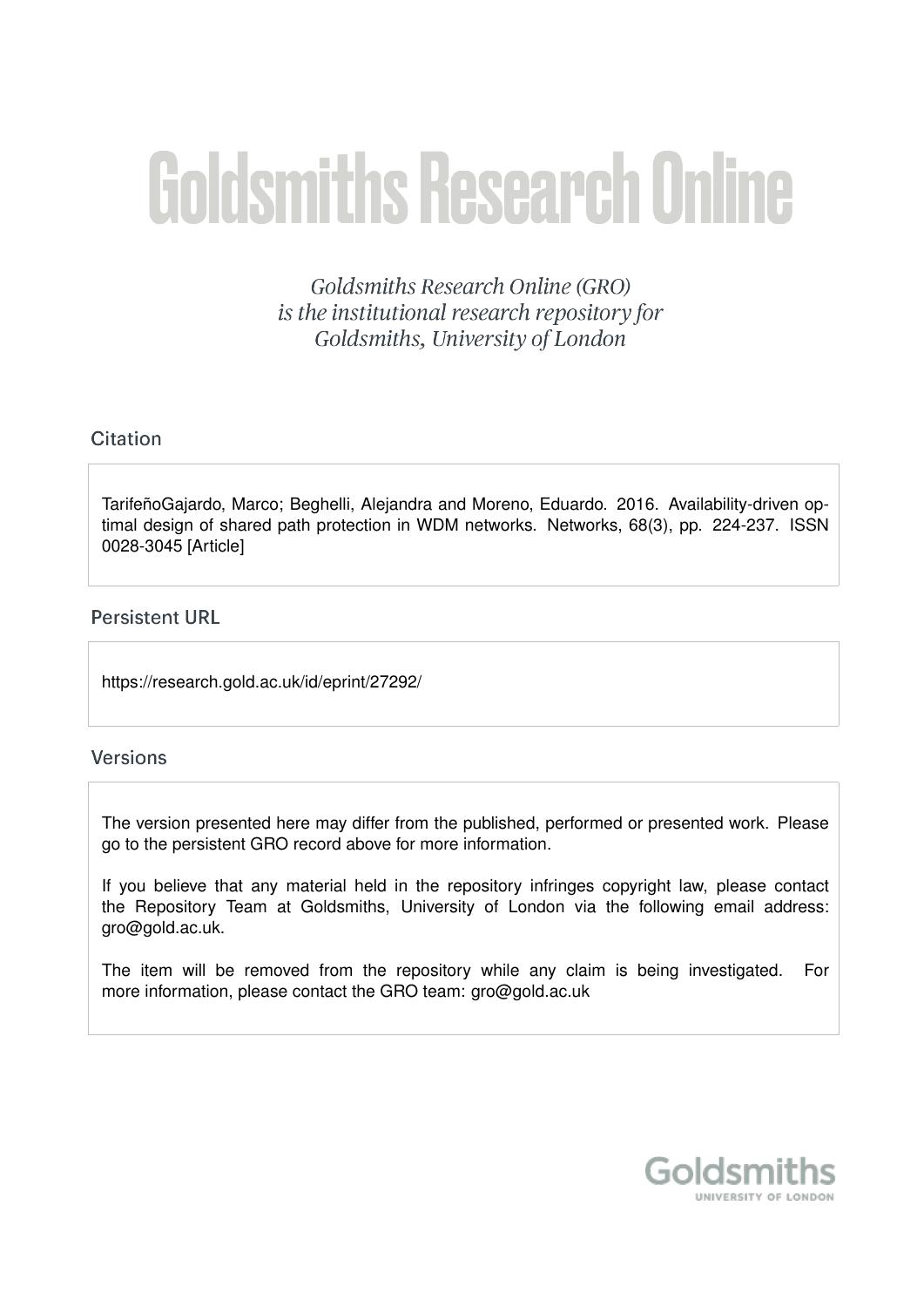# Availability-driven optimal design of shared path protection in WDM networks

Marco Tarifeño-Gajardo  $^{\ast1}$ , Alejandra Beghelli $^{\dagger2}$  and Eduardo Moreno $^{\ddagger3}$ 

<sup>1</sup> Electronic Engineering Department, Universidad Técnica Federico Santa María, Valparaíso, Chile

<sup>2</sup>Faculty of Engineering and Sciences, Universidad Adolfo Ibáñez, Viña del Mar, Chile <sup>3</sup>Faculty of Engineering and Sciences, Universidad Adolfo Ibáñez, Santiago, Chile

#### Abstract

Availability, defined as the fraction of time a network service is operative, is a key network service parameter. Dedicated protection increases availability but also the cost. Shared protection instead decreases the cost, but also the availability.

In this paper, we formulate and solve an integer linear programming (ILP) model for the problem of minimizing the backup resources required by a shared-protected static optical network whilst guaranteeing an availability target per connection. The main research challenge is dealing with the non-linear expression for the availability constraint. Taking the working/backup routes and the availability requirements as input data, the ILP model identifies the set of connections sharing backup resources in any given network link.

We also propose a greedy heuristic to solve large instances in much shorter time than the ILP model with low levels of relative error (2.49% average error in the instances studied) and modify the ILP model to evaluate the impact of wavelength conversion.

Results show that considering availability requirements can lead up to 56.4% higher backup resource requirements than not considering them at all, highlighting the importance of availability requirements in budget estimation.

Keywords: optical networks, shared path protection, prioritized shared protection, availability-guarantees, integer linear programming, heuristic, WDM networks.

<sup>∗</sup>marco.tarifeno@postgrado.usm.cl

<sup>†</sup> alejandra.beghelli@uai.cl

<sup>‡</sup> eduardo.moreno@uai.cl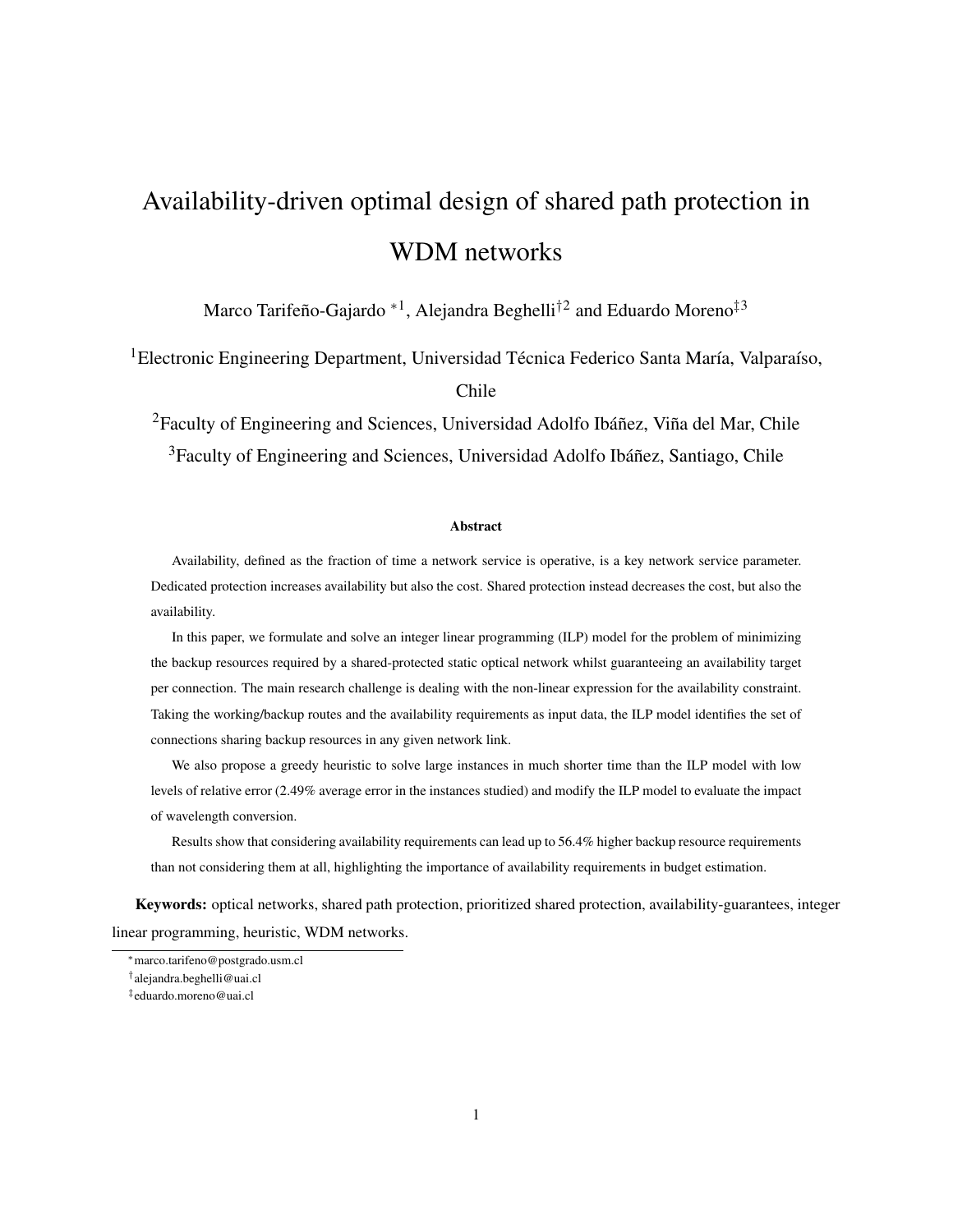## 1 Introduction

The high data transmission capacity of current fiber optic communication systems (on the order of 50-100 Tbps per fiber, depending on the transmission distance, on a single fiber core [2]) has made them the de *facto* technology of transport networks, the core of the Internet. This high data transmission capacity is achieved by the simultaneous transmission of optical signals in the same fiber. To achieve simultaneous transmission, every optical signal in a fiber is transmitted using a different wavelength. This technique is known as Wavelength Division Multiplexing (WDM), and the networks that use it for transmission are known as WDM networks. Typically, 40-80 wavelengths are used in currently installed systems (using 100 GHz and 50 GHz spectral spacing in the C band, respectively, according to the ITU-T recommendation G.694.1 [7]), although experimental demonstrations with hundreds of wavelengths have also been carried out.

As a result of the high data transmission capacity of WDM networks, the growing access to the Internet by the world population and the continuous emergence of new networked multimedia applications, the traffic transported by the Internet increases significantly each year: annual traffic growth between 25 and 70% has been reported [9], with an accumulated growth of 887.9% in the period 2000-2016 [18] and more than 3566 million Internet users around the world on June 30, 2016.

The success of the Internet has led many activities to be highly dependent on the good quality of the service that the network can provide. This, in turn, has triggered much research activity aiming to ensure that the network is planned in such a way that the relevant performance metrics are optimized. Therefore, several optimization methods for solving resource assignment problems [3, 8] and survivability provisioning [3, 8, 17] have been used. Normally, the aim of these planning tasks is minimizing the network cost whilst considering constraints on one or more quality service metrics [11, 12].

Among the different quality metrics considered in the network planning and design process, availability is one of fundamental importance as it measures the capacity of the network to be operative in spite of the occurrence of failures. In fact, most SLAs (Service Level Agreements) established between network providers and their customers specify a minimum level of network availability, defined as the fraction of time the network service is required to be operative.

Sometimes, the required level of availability for a given connection (an optical communication channel between a source and destination node) can be provided with a single working connection (the connection normally used to transmit information). In a WDM network, a connection is established using a lightpath, defined by the route and the wavelength used along that route (if the network nodes are equipped with full wavelength conversion capability, different wavelengths can be used along the route). However, the usual situation is that the availability provided by a single lightpath is not enough and then one (or more) backup lightpaths must be established. Thus, when a failure renders the working lightpath inoperative, the information can still reach the destination node using a backup lightpath. As a result, in spite of the occurrence of a failure, the user perceives the network service as operative. This type of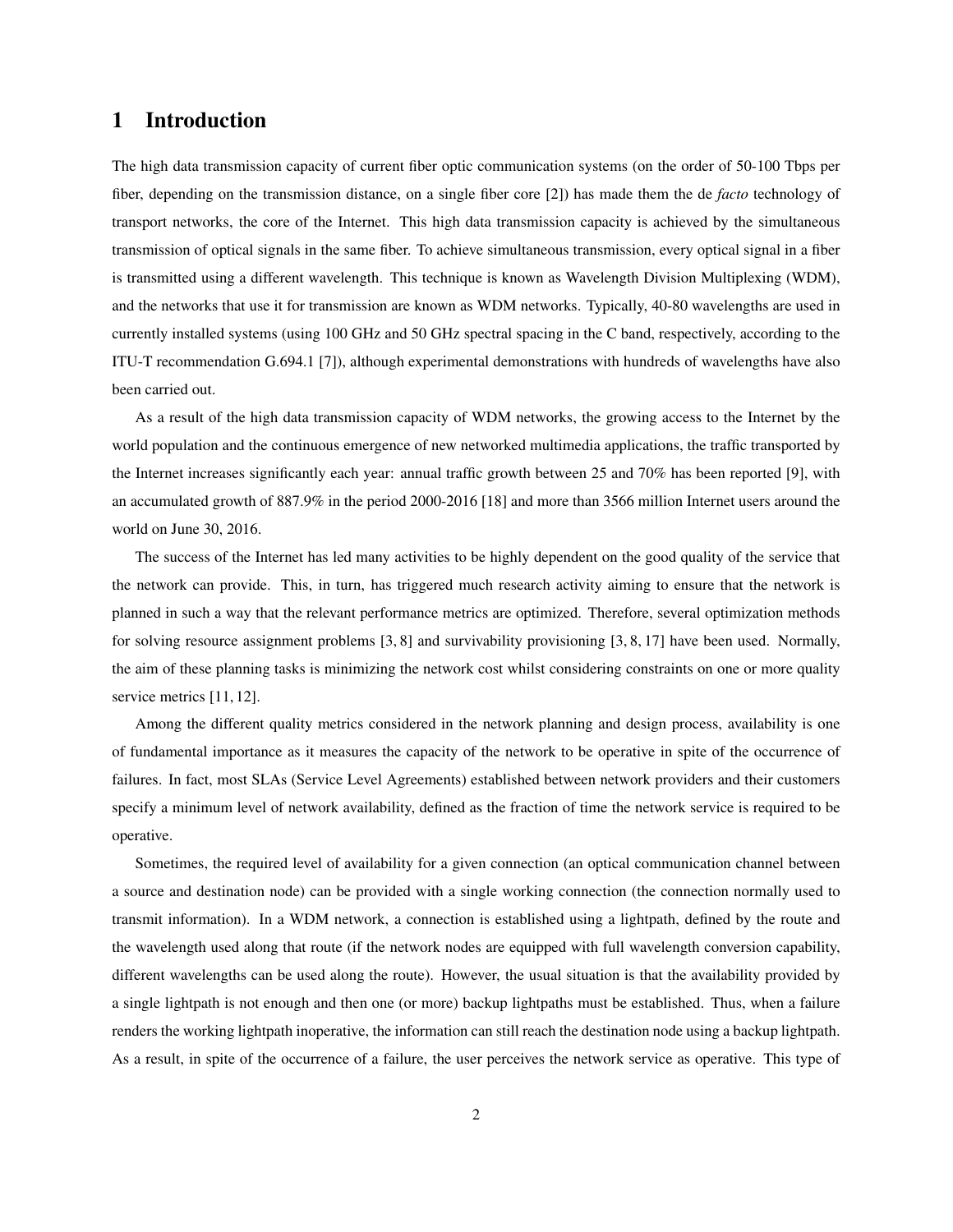protection is known as dedicated path protection.

The backup lightpaths of connections using dedicated path protection are seldom utilized to transmit information. For example, according to the failure statistics reported in [22], a 1609.34[Km] working lightpath would fail, in average, 0.012 times every year. If the cut occurs in a terrestrial link, its reparation time would take 12 hours. This leads to an average downtime of 8.64 min per year. As a result, if a backup lightpath was necessary (due to the availability requirements established in the SLA), then it would be used just 8.66 min per year, being idle the rest of the time. From the network operator perspective, given that network resources (as backup lightpaths) are expensive, having them reserved but idle should be avoided as much as possible.

To increase the backup network resource usage, a technique called shared protection is used. Under shared protection, different connections share their backup network resources. Thus, backup resources are used a higher fraction of time as they act as a backup of several connections. However, this comes at the expense of a decreased availability with respect to dedicated protection, highlighting a trade-off between availability and backup resource usage. Thus, shared protection might not be an attractive solution for services for which network connectivity is a mission-critical factor (e.g., banks or stock markets) but it could be a very good option for customers not affected by lower levels of availability (residential customers, educational institutions, mining companies, etc).

The number of backup lightpaths and the type of protection provided to the connections (dedicated or shared) must be defined during the network planning stage. To do so, two different approaches are commonly used: a) providing every network connection with the same number of backup lightpaths or type of protection, as in [14, 15, 19] or b) providing every network connection with the number of backup lightpaths or type of protection that ensures the level of availability required by that connection. The latter approach is known as availability-guaranteed or availability-aware network planning process and the task of actually establishing the corresponding working and backup lightpaths is carried out by availability-aware provisioning algorithms.

Availability-aware provisioning algorithms can be classified as dynamic or static. Dynamic ones must establish the working/backup lightpaths on demand and thus, there is not much time to compute the lightpath allocation. For that reason, heuristics are the most used approach to solve the problem, as in [10, 13, 16, 20]. In a static scenario instead, the set of connections to establish are known *a priori* and there is enough time to run optimization techniques such as integer linear programming (ILP) models. In [23, 24] an ILP model was proposed to solve the problem of minimizing the number of backup wavelengths with availability guarantees. However, only the dedicated protection case is analyzed. The complexity that a shared protection scheme introduces in the ILP model is not addressed. The same case of dedicated protection with availability guarantees is also studied in [25, 26], but only heuristic approaches are applied. Finally, in [4] an ILP to evaluate the wavelength requirements of shared and dedicated protected connections is studied. To deal with the non-linear expression for the availability constraint, such an equation is dropped and the objective function is changed to maximize the availability of paths. In all the static cases, full wavelength conversion is assumed.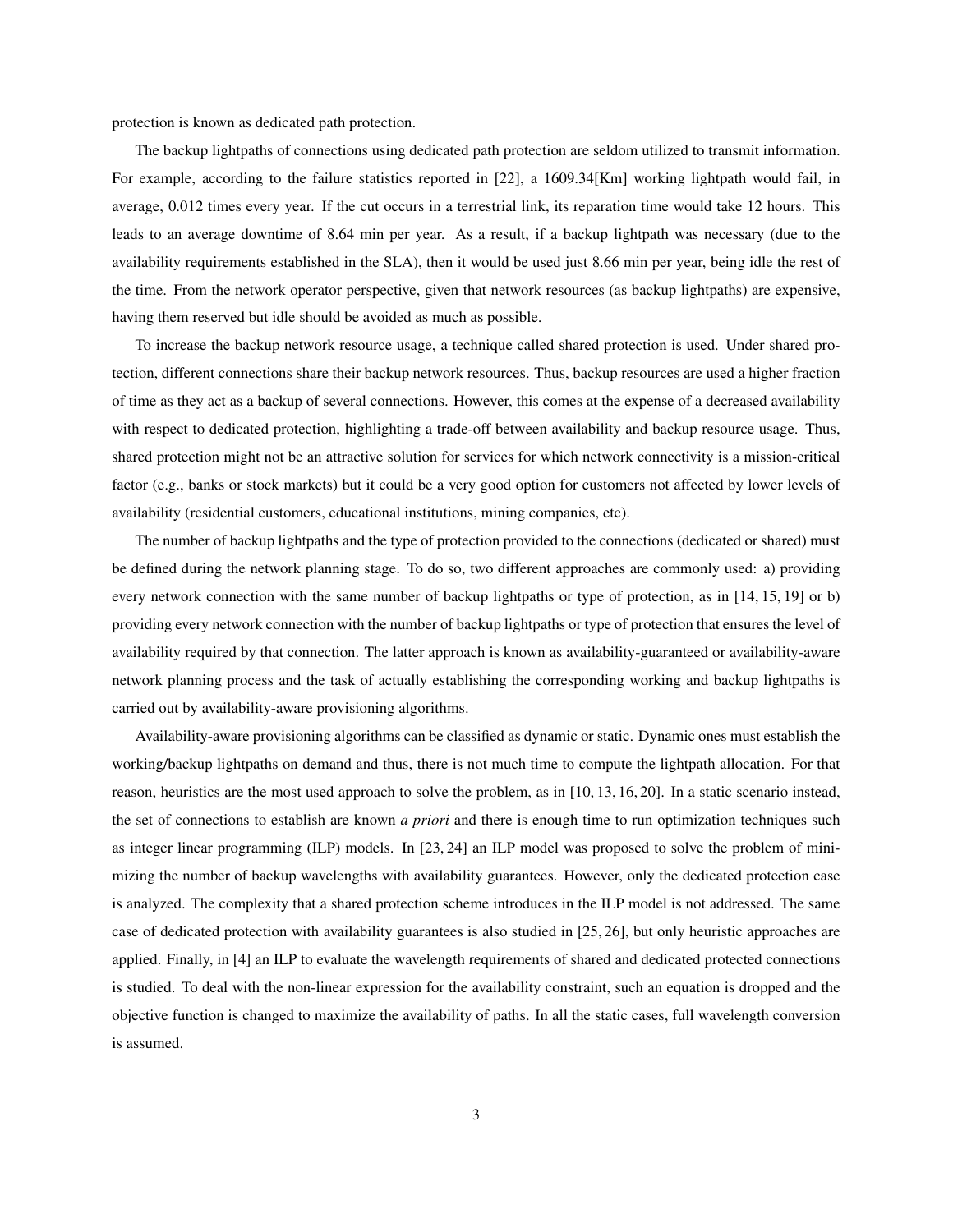Table 1 summarises the references on availability-guaranteed provisioning.

| <b>REF</b> | Shared         | Dedicated      | Method<br>Scenario                                                                                                                                                              |                                | Types of failure                   | Full wavelength<br>conversion? |
|------------|----------------|----------------|---------------------------------------------------------------------------------------------------------------------------------------------------------------------------------|--------------------------------|------------------------------------|--------------------------------|
| $[20]$     | Yes            | Yes            | Heuristic                                                                                                                                                                       | Dynamic<br>Double link failure |                                    | Yes                            |
| $[10]$     | Yes            | N <sub>0</sub> | Heuristic                                                                                                                                                                       | Dynamic                        | Double link failure                | Yes                            |
| $[13]$     | Yes            | No             | Heuristic                                                                                                                                                                       | Dynamic                        | Multiple                           | Yes                            |
| $[16]$     | Yes            | No             | Heuristic                                                                                                                                                                       | Dynamic                        | Multiple (link &<br>node) failures | $\rm No$                       |
| $[25]$     | N <sub>o</sub> | Yes            | Heuristic                                                                                                                                                                       | Static                         | Multiple                           | Yes                            |
| $[26]$     | No             | Yes            | Heuristic                                                                                                                                                                       | Static                         | Multiple                           | Yes                            |
| $[4]$      | Yes            | Yes            | $\bullet$ ILP<br>• Heuristic                                                                                                                                                    | Static                         | Multiple                           | Yes                            |
| $[23]$     | Yes            | Yes            | • ILP (only for un-<br>protected and ded-<br>icated<br>protected<br>connections)<br>• Heuristic<br>(for<br>unprotected,<br>dedicated<br>and<br>shared protected<br>connections) | Static                         | Multiple                           | Yes                            |
| $[24]$     | N <sub>0</sub> | Yes            | ILP (only for unprotected<br>and dedicated protection<br>connections)                                                                                                           | Static                         | Up to 10 link failures             | Yes                            |

Table 1: Comparison of previous works on availability-guaranteed provisioning.

In this paper we address the problem of determining the backup wavelength requirements of a static optical network operating under shared protection. Our contributions to this already studied problem are: a novel way of dealing with the non-linear expression for the availability constraint and derivation of new numerical results based on that constraint; studying the impact of a new availability-aware priority mechanism on availability equations and results; defining variables that allow identifying which wavelength is shared by which connections in every network link; and a new set of equations capturing the wavelength continuity constraint and its impact on the number of backup wavelengths. We address the problem of planning a static WDM network with availability guarantees under shared protection as follows:

• First, the set of connections that are to be allocated a backup lightpath to meet the availability requirement is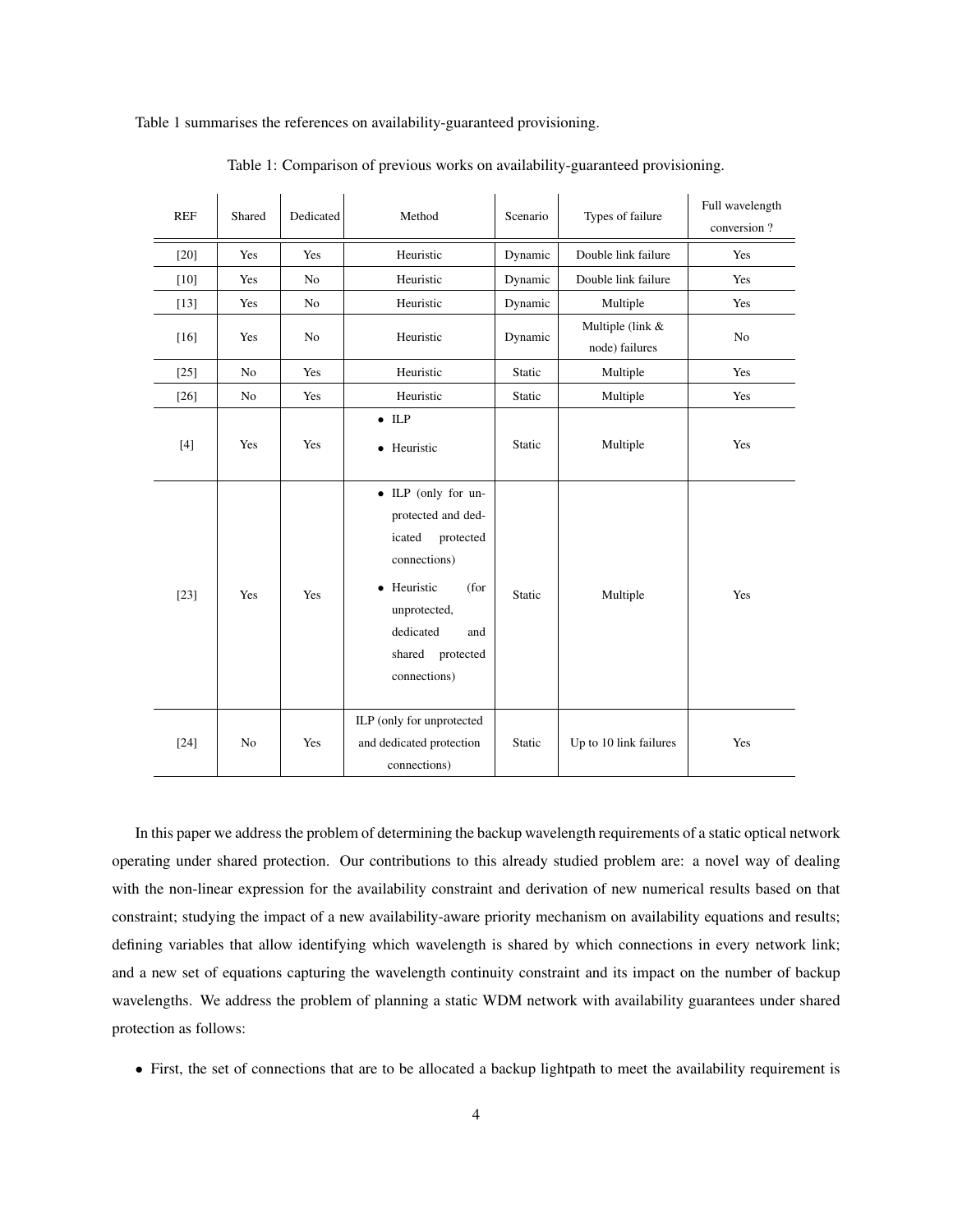determined.

- Next, for the set of connections determined in the first step, we formulate and solve an ILP that aims at minimizing the total number of backup wavelengths such that the availability of every connection meets a given target value. The input data are the working/backup routes and the availability requirements of the set of connections determined in the first step. The proposed ILP model considers an availability-based priority scheme for the access to the shared resources and also allows identifying which connections can share backup resources in every network link.
- Finally, a heuristic approach to solve the same problem in a shorter time is implemented and a modification of the original ILP to consider the wavelength continuity constraint is presented.

Unlike previous work in the area of shared protection in WDM networks, that only provide the number of backup wavelengths required by the whole network but not how to exactly configure the backup resources of each link, we provide essential information about the set of connections that share a backup wavelength in every network link. In this way, we produce results relevant to the network operators who need to know how to exactly configure their backup wavelengths to provide the availability requested by the customers (as just providing the number of backup resources does not allow one to configure the network). To diminish the amount of information that must be processed, instead of storing connection-by-connection information, we store link-by-link information.

The rest of the paper is organized as follows. In Section 2 the network and failure models are presented. In Section 3 dedicated and shared path protection schemes are described. Next, in Section 4, the expression for availability of connections operating under shared path protection scheme is derived. Then, the proposed ILP model and the greedy heuristic are given in Sections 5 and 6, respectively. Section 7 presents the numerical results obtained with the ILP model and the heuristic along with upper and lower bounds on the number of backup wavelengths required. Finally, Section 8 concludes this work.

#### 2 Network and failure model

The network is represented by a graph  $G = (N, L)$  where N is the set of nodes and L is the set of unidirectional links. The number of elements in the sets *N* and *L* are denoted by  $|N|$  and  $|L|$ , respectively.

Every network link  $l \in L$  can be either in the operative or non-operative state. The mean time link  $l$  is in the operative state is denoted by *MT T F<sup>l</sup>* (Mean Time To Failure). The mean time link *l* is under failure is denoted by *MT T R<sup>l</sup>* (Mean Time To Repair). The mean time between two consecutive failures on link *l* is denoted by *MT BF<sup>l</sup>* (Mean Time Between Failure) and is equal to the sum of *MT T F<sup>l</sup>* and *MT T R<sup>l</sup>* . We assume that network links fail independently and that the network is in the steady state. Therefore, the probability that link *l* is in the operative state, denoted by *p<sup>l</sup>* , is given by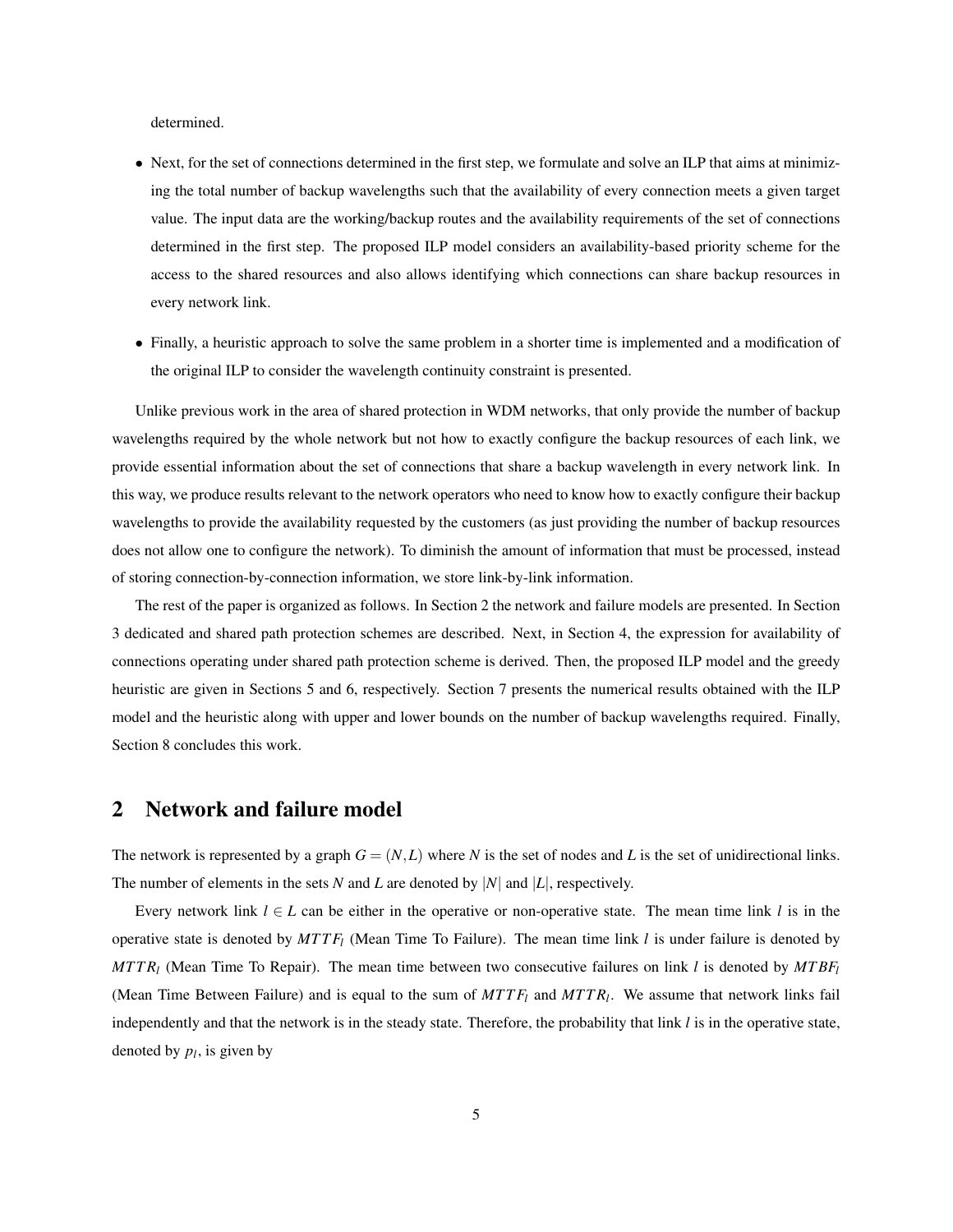$$
p_l = \frac{MTTF_l}{MTTF_l + MTTR_l} \tag{1}
$$

According to the statistics reported in [22], the unavailability due to link failures is three orders of magnitude higher than that due to equipment failures at the nodes. Therefore, in this paper it is assumed that a lightpath may not be available due to link failures only.

Let *C* be the set of all point-to-point connections that might be established in the network. The maximum number of elements in *C* is equal to  $|N|(|N|-1)$ , and each one is defined by its source and destination node. Once established, we assume that a connection remains in place for a long time (weeks to years), configuring a static scenario. To establish a connection at least one working lightpath must be implemented. Let  $LP_c^W$  be the working lightpath of connection *c*.  $LP_c^W$  is defined by: a) a route (given as input data), denoted as  $R_c^W$ , corresponding to the ordered set of links starting at the source node and ending at the destination node of connection *c* and b) a wavelength in each link in  $R_c^W$  (not necessarily the same, if full wavelength conversion is assumed).

If  $A_c^{Target}$ , the target availability required for the connection *c*, cannot be provided by the working lightpath alone, then a backup lightpath must be implemented. Let  $LP_c^B$  be the backup lightpath of connection *c*, defined by a route (given as input data) and a wavelength in each link. The set of links used by  $LP_c^B$  is denoted by  $R_c^B$  and we define  $C_l$  as the set of connections whose backup routes use the link *l*.

To ensure that a link failure does not affect simultaneously the working and backup lightpaths of a connection,  $R_c^W$ and  $R_c^B$  are assumed to be link-disjoint.

## 3 Dedicated and shared path protection

In a WDM network it must be ensured that two lightpaths in the same link do not use the same wavelength. Besides this requirement, additional constraints must be met depending on the type of protection used. They are described in the next subsections.

#### 3.1 Dedicated path protection

In this case, resources (wavelengths in links) must be exclusively reserved in every link of the routes of working and backup lightpaths. Wavelengths reserved in the working routes are used under normal operation and wavelengths reserved in the backup routes are only used when the corresponding working route fails.

As a way of illustration, in Figure 1 a 9-node mesh network with two established connections (solid black and gray lines) is shown. The working lightpath of connection 1 (from node 0 to node 2) follows the route made of the nodes 0-1-2 whilst the working lightpath of connection 2 (from node 3 to node 5) follows the route made of the nodes 3-4-5. The backup lightpaths of connections 1 and 2 follow the routes made of nodes 0-3-6-7-8-5-2 and 3-6-7-8-5, respectively (dashed lines).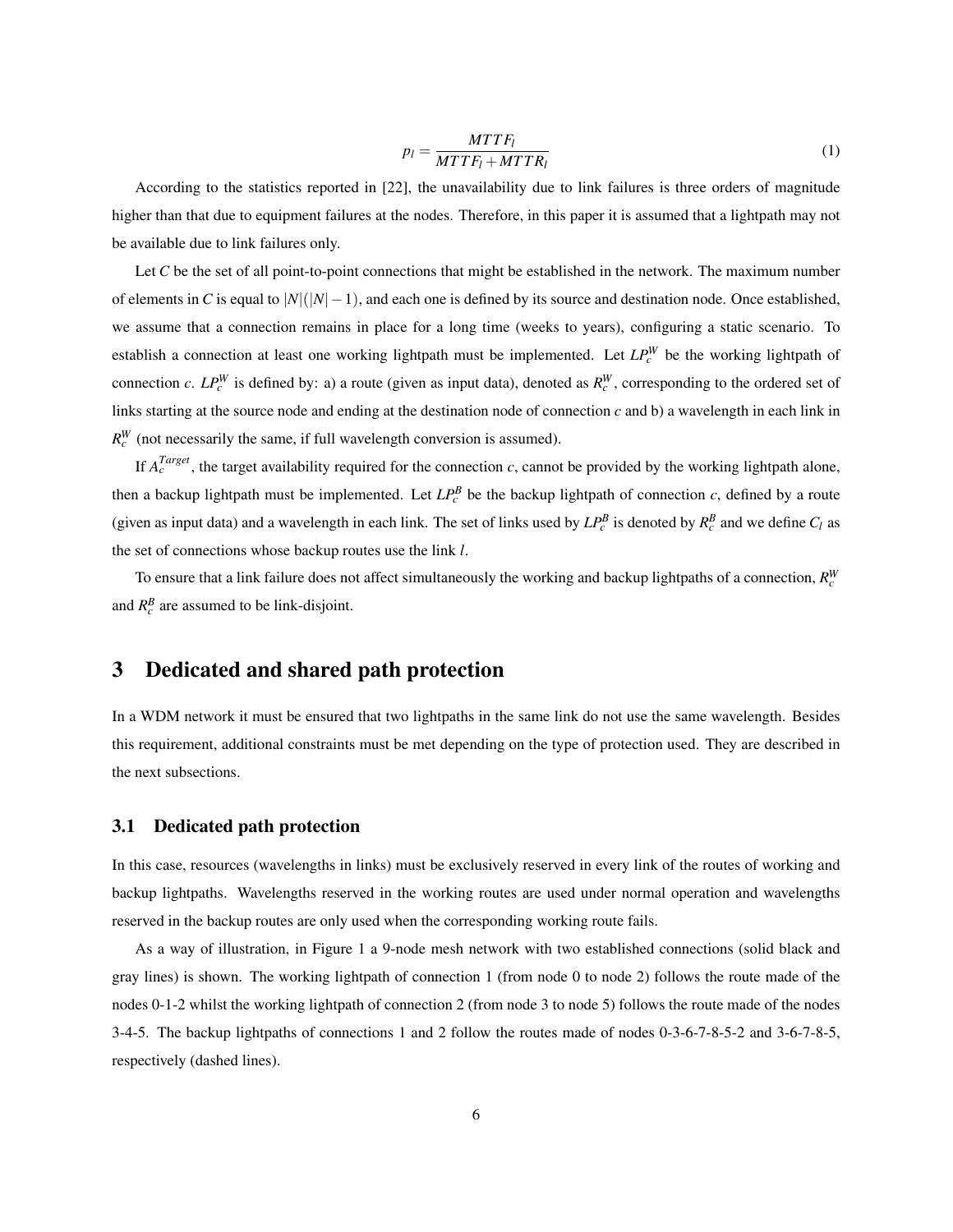

FIG. 1: Working and backup lightpaths for two connections.

Under this type of protection, it must be ensured that lightpaths with common links (e.g., both backup lightpaths in Figure 1 use links 3-6, 6-7, 7-8 and 8-5) use different wavelengths.

#### 3.2 Shared path protection

In this case, the same backup wavelength can be shared among several backup lightpaths. In the example of Figure 1, the same wavelength in links 3-6, 6-7, 7-8 and 8-5 could be allocated as backup to both working lightpaths. As a result of sharing, wavelength contention might arise if more than one working lightpath sharing backup resource fails. In that case, a backup wavelength could be required to be used by more than one backup lightpath simultaneously.

In case of a single link failure, backup wavelength contention is eliminated if the corresponding working lightpaths of the connections sharing backup wavelengths are link-disjoint. In case of multiple link failures, backup wavelength contention cannot be efficiently eliminated and thus, a priority system for the access to the backup wavelengths must be defined.

As a way of illustration of a backup wavelength contention situation, consider Figure 1. Assume that only link 0-1 fails. In that case, because working lightpaths are link-disjoint, only one of them is affected by the single link failure and no backup wavelength contention arises. Instead, if link 3-4 fails while link 0-1 is still under repair, backup wavelength contention arises as both working lightpaths require using the shared backup wavelengths in links 3-6, 6-7, 7-8 and 8-5. In that case, if connection 1 has higher priority than connection 2, the shared backup wavelengths will be allocated to connection 1 and connection 2 becomes non-operative.

In this paper we define the following availability-based priority system to deal with the problem of backup wave-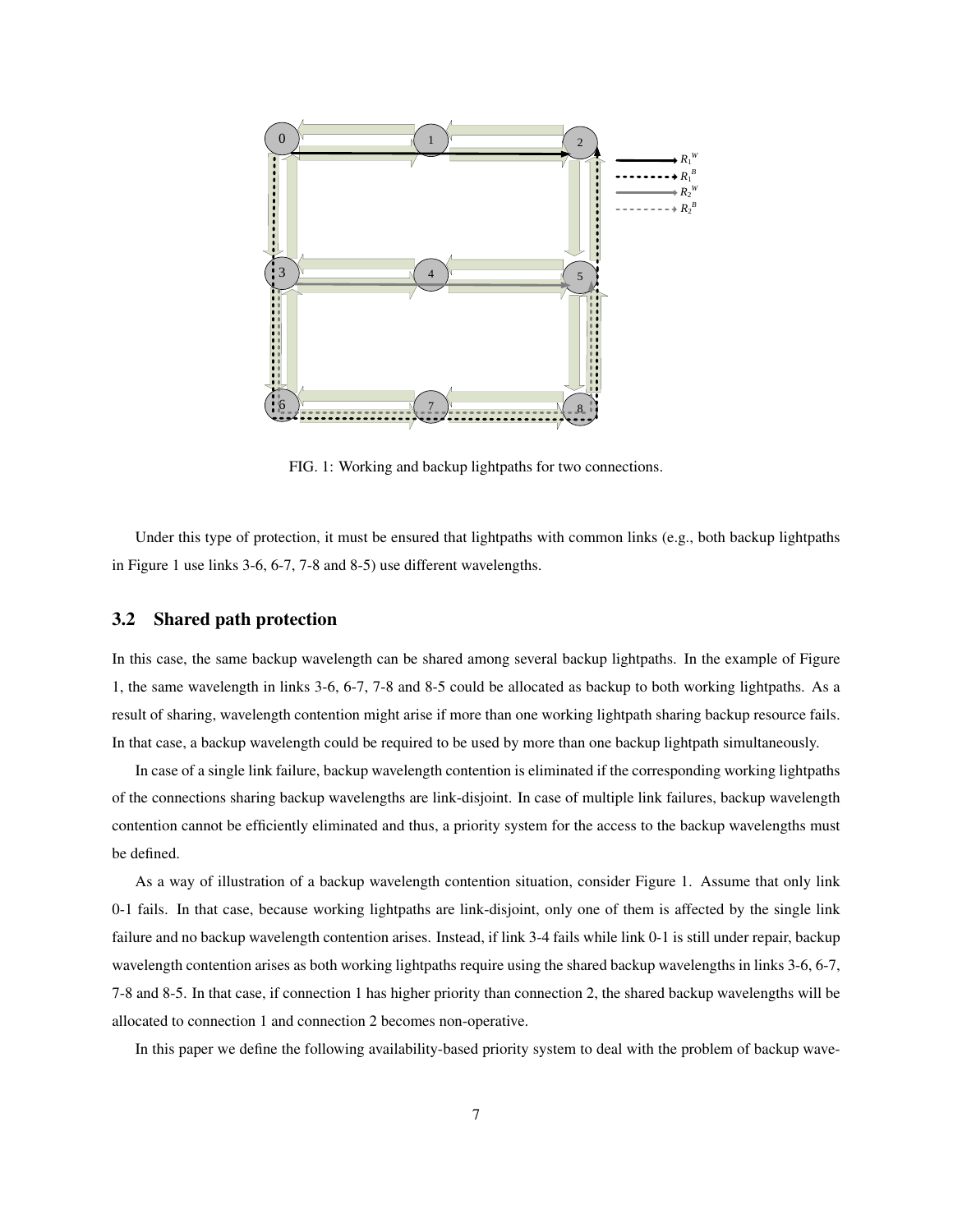length contention: among all working connections sharing the same backup wavelength, the connection with the lowest value of availability under dedicated protection has the highest priority to access the shared backup resources. The connection with the second lowest availability level under dedicated protection has the second highest priority to access the shared resource and so on. In this way, as shared protection reduces the availability of all connections sharing backup resources, the connections most likely to have difficulties meeting the target availability under shared protection are less affected by the availability reduction. Because of mathematical convenience, in this paper we assume that if  $i > j$ , then connection *i* has lower priority than connection *j*.

# 4 Availability of connections under prioritized shared protection

The availability of connection *c* operating with a protection scheme is denoted by  $A_c$  and is given by

$$
A_c = \Pr\{LP_c^W \text{ is available}\} + \Pr\{LP_c^W \text{ is unavailable and } LP_c^B \text{ is available}\}\
$$
 (2)

Denoting by  $A_c^W$  and  $A_c^B$  the availability of the working and backup lightpath for connection *c*, respectively, and since paths  $LP_c^W$  and  $LP_c^B$  are link-disjoint, then

$$
A_c = A_c^W + (1 - A_c^W) A_c^B
$$
 (3)

The availability of a lightpath depends not only on the availability of the links along its route but also on the availability of the wavelength to be used. In this paper, we assume that a particular wavelength is unavailable for a given connection only when it is used by another connection or when the corresponding link is under failure (in which case, all wavelengths in that link become unavailable). Wavelength unavailability due to hardware malfunctioning (e.g., laser failure) is not considered here. Thus, the availability of the working lightpath  $R_c^W$  (where the wavelengths are always available unless the link fails) reduces to

$$
A_c^W = \Pr\{LP_c^W \text{ is available}\} = \prod_{l \in R_c^W} p_l \tag{4}
$$

The expression for  $Pr{L_P^B}$  is available} under shared protection can be evaluated as

$$
A_c^B = \Pr\{R_c^B \text{ and } R_i^W \text{ are available } \forall i \in X_c\} \tag{5}
$$

where  $X_c \subseteq X_c^{All}$ . Here  $X_c^{All}$  is the set of all connections *i* that might share resources with connection *c* such that:

- The backup lightpaths of connections *c* and *i* that have at least one common backup link.
- Connection *i* has higher priority than connection *c* to access the common wavelength(s).
- The working lightpath of connection *i* does not have links in common with the backup lightpath of connection *c*.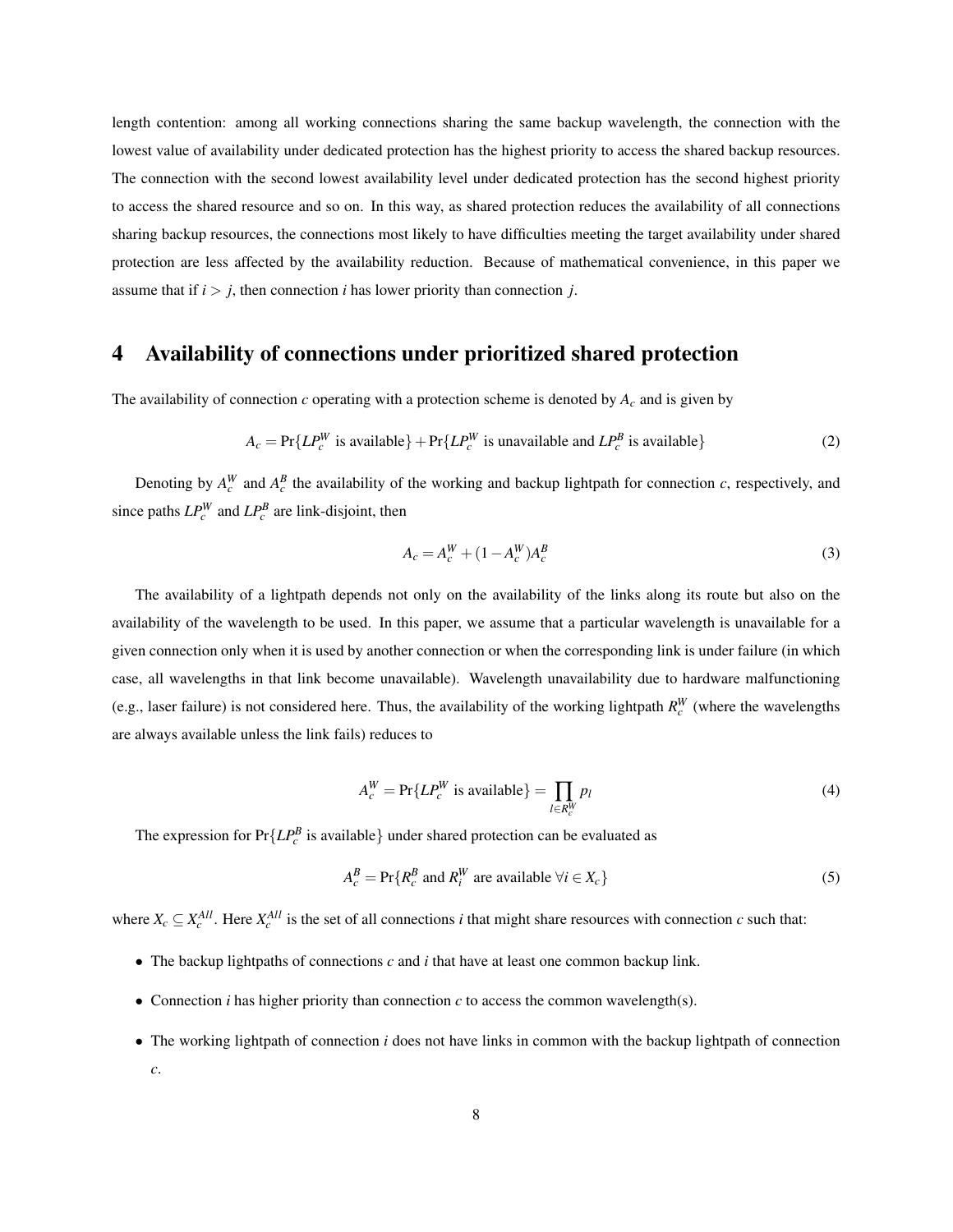Mathematically,  $X_c^{All}$  is defined as

$$
X_c^{All} = \{i \in C : c > i \wedge R_i^B \cap R_c^B \neq \emptyset \wedge R_i^W \cap R_c^B \neq \emptyset\}
$$

On the other hand, *X<sup>c</sup>* is the set of connections that actually share resources with connection *c*.

Equation (5) states that, for the backup lightpath of connection  $c$  to be available, not only all the links along its route must be operative but also all the working lightpaths of connections sharing backup wavelengths with connection *c* and that have higher priority than connection *c* must be operative.

Note that (5) is an approximation, as it does not consider the low-probability case where the wavelengths for  $R_c^B$ are available although at least one working path  $i$  ( $\forall i \in X_c$ ) is unavailable. This occurs when the working path of connection *i* failed, but also did its backup connection due to a failure in a link that is not shared with connection *c*.

Note also that the set  $R_c^W$  is link-disjoint with sets  $R_c^B$  and  $R_i^W$  ( $\forall i \in X_c$ ), and that  $R_i^W$  is not necessarily link-disjoint with  $R_c^B$ . Then

$$
A_c^B = \prod_{l \in (\bigcup_{i \in X_c} R_i^W) \cup R_c^B} p_l \tag{6}
$$

According to this, the availability of connection *c* under shared protection depends on the set of shared connections *Xc*, and can be expressed as

$$
A_c(X_c) = A_c^W + (1 - A_c^W) \times \prod_{l \in (\bigcup_{i \in X_c} R_i^W) \cup R_c^B} p_l
$$
\n(7)

It can be seen that the key element to decide is the set of shared connections  $X_c$  for all  $c \in C$ . Dedicated path protection is obtained when  $X_c = \emptyset$  for all  $c \in C$ , so the maximum availability is obtained, but this requires a large number of wavelengths available at each link. On the contrary, if we group as many connections as possible, then  $X_c = X_c^{\text{All}}$ . In such a case, several wavelengths can be saved, but the resulting availability  $A_c$  can be too low.

So, the natural problem to study is how to minimize the total number of backup wavelengths subject to guaranteeing a target availability for every network connection in a WDM network using shared protection. That is

$$
\min \sum_{l \in L} (\text{number of backup wavelengths used in link } l) \tag{8}
$$

$$
\text{s.t. } A_c(X_c) \ge A_c^{Target}, \forall c \in C
$$
\n<sup>(9)</sup>

Note that even for a given set of allowed shared connections  $X_c$  for all  $c \in C$ , to evaluate the minimum number of backup wavelengths required in each link is an NP-hard problem. In fact, this problem is equivalent to the NPhard problem MINIMUM CLIQUE PARTITION (see Appendix A). In the following section, an ILP model that aims at minimizing the number of backup wavelengths used under shared protection is presented.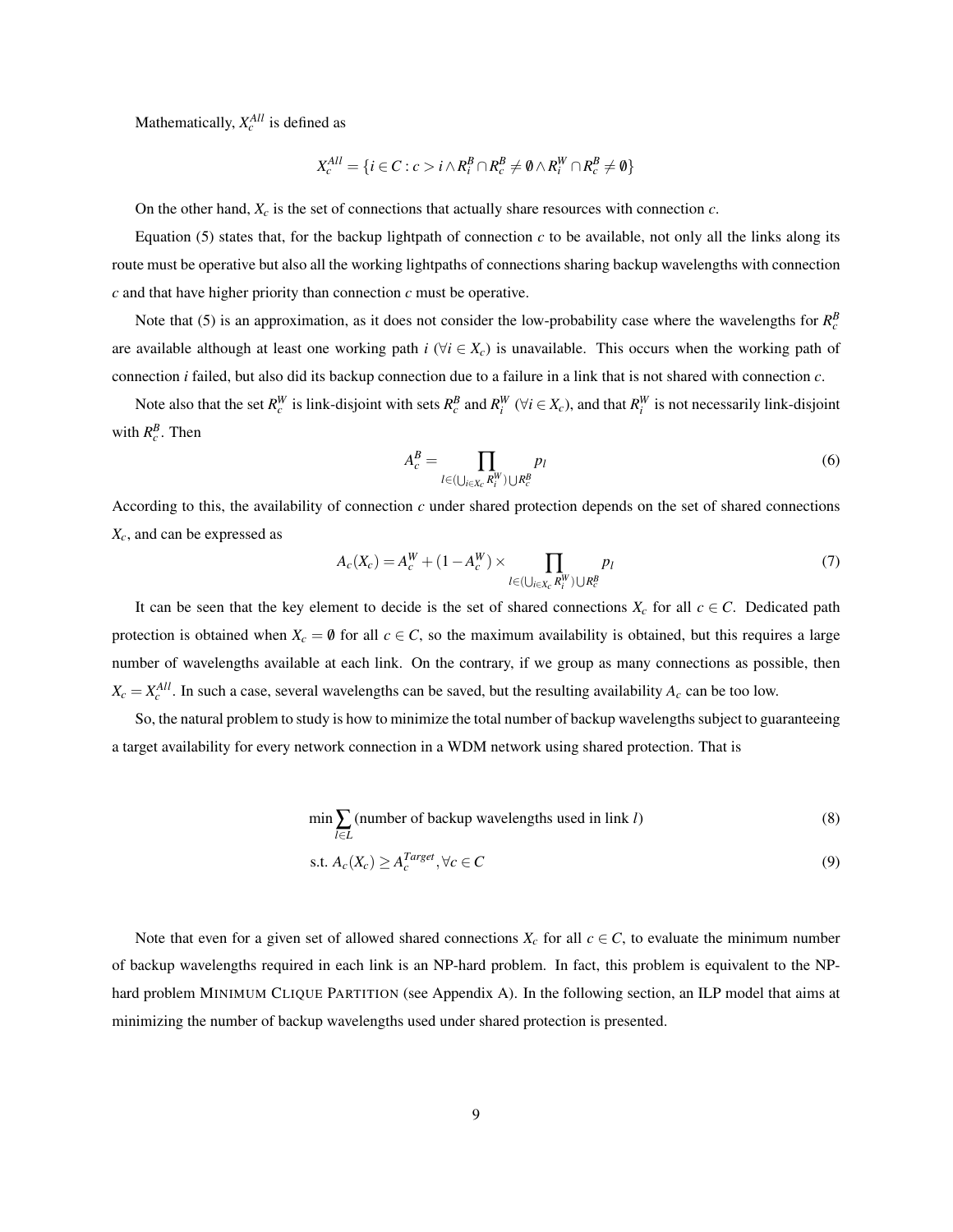| $\mathcal C$ | $\overline{\mathcal{L}}$<br>5<br>6 | $\boldsymbol{0}$<br>$\overline{0}$<br>$\boldsymbol{0}$ | $\overline{0}$<br>$\overline{0}$<br>$\overline{0}$ | $\boldsymbol{0}$<br>$\overline{0}$<br>$\boldsymbol{0}$ | $\boldsymbol{0}$<br>$\boldsymbol{0}$<br>$\boldsymbol{0}$ | $\,1\,$<br>$\mathbf{1}$<br>$\boldsymbol{0}$ | $\boldsymbol{0}$<br>$\overline{0}$ | $\mathbf{1}$ |  |
|--------------|------------------------------------|--------------------------------------------------------|----------------------------------------------------|--------------------------------------------------------|----------------------------------------------------------|---------------------------------------------|------------------------------------|--------------|--|
|              |                                    |                                                        |                                                    |                                                        |                                                          |                                             |                                    |              |  |
|              |                                    |                                                        |                                                    |                                                        |                                                          |                                             |                                    |              |  |
|              |                                    |                                                        |                                                    |                                                        |                                                          |                                             |                                    |              |  |
|              | 3                                  | $\mathbf{1}$                                           | $\boldsymbol{0}$                                   | $\boldsymbol{0}$                                       | $\boldsymbol{0}$                                         |                                             |                                    |              |  |
|              | $\sqrt{2}$                         | $\mathbf{1}$                                           | $\boldsymbol{0}$                                   | $\boldsymbol{0}$                                       |                                                          |                                             |                                    |              |  |
|              | $\,1$                              | $\boldsymbol{0}$                                       | $\mathbf{1}$                                       |                                                        |                                                          |                                             |                                    |              |  |
|              | $\boldsymbol{0}$                   | $\mathbf{1}$                                           |                                                    |                                                        |                                                          |                                             |                                    |              |  |

FIG. 2: Variable structure *yl*,*c*,*<sup>i</sup>* for a link *l*.

# 5 The integer linear programming model

Our ILP model uses binary decision variables  $x_{c,i}$  for each  $c \in C$  and  $i \in C(i < c)$  such that  $x_{c,i} = 1$  if  $i \in X_c$  and  $x_{c,i} = 0$ if  $i \notin X_c$ .

As the number of wavelengths required in each link cannot be obtained directly from the set  $X_c$ , it is necessary to decide, at each link, which connections share the same wavelength.

Let  $y_{l,c,i}$  be a binary decision variable for  $l \in L$ ,  $c \in C_l$ ,  $i \in C_l$  ( $c > i$ ), such that  $y_{l,c,i} = 1$  when the backup lightpath of connection *c* shares a wavelength on link *l* with a higher-priority connection *i*. A unique representative connection is selected for each group of connections sharing a backup wavelength in a link. The representative connection is the one with the highest priority in the group. All remaining connections in a group only need to be associated to this representative connection to indicate they belong to the same group. Thus, if connections *i*, *j* and *k* (in descending order of priority) share a wavelength on link *l*, then connection *i* is the representative connection of this group. This is indicated by making  $y_{l,i,i} = 1$ . To indicate that connections *j* and *k* are part of this group we make  $y_{l,i,j} = 1$  and  $y_{l,i,k} = 1$ . No more elements must be made equal to 1 to represent this group.

Figure 2 illustrates the behavior of variable  $y_{l,c,i}$  for a determined link *l*. In the figure, the lower triangular section of matrix  $Y_l$ , of size  $|C_l| \times |C_l|$ , is shown, where  $|C_l|$  is the number of connections whose backup routes use link *l*. The lower the number of the row/column, the higher the priority of the connection. In this particular example, the backup lightpaths of connections 0−6 use the link under study, with connection 0 having the highest priority. Each element in the matrix represents the value of the binary decision  $y_{l,c,i}$ , with *c* having lower priority than connection *i*. The meaning of the elements of matrix  $Y_l$  is as follows:

• *Column*: the elements  $(c, i)$  in column *i* that are equal to 1 belong to a group of connections sharing a backup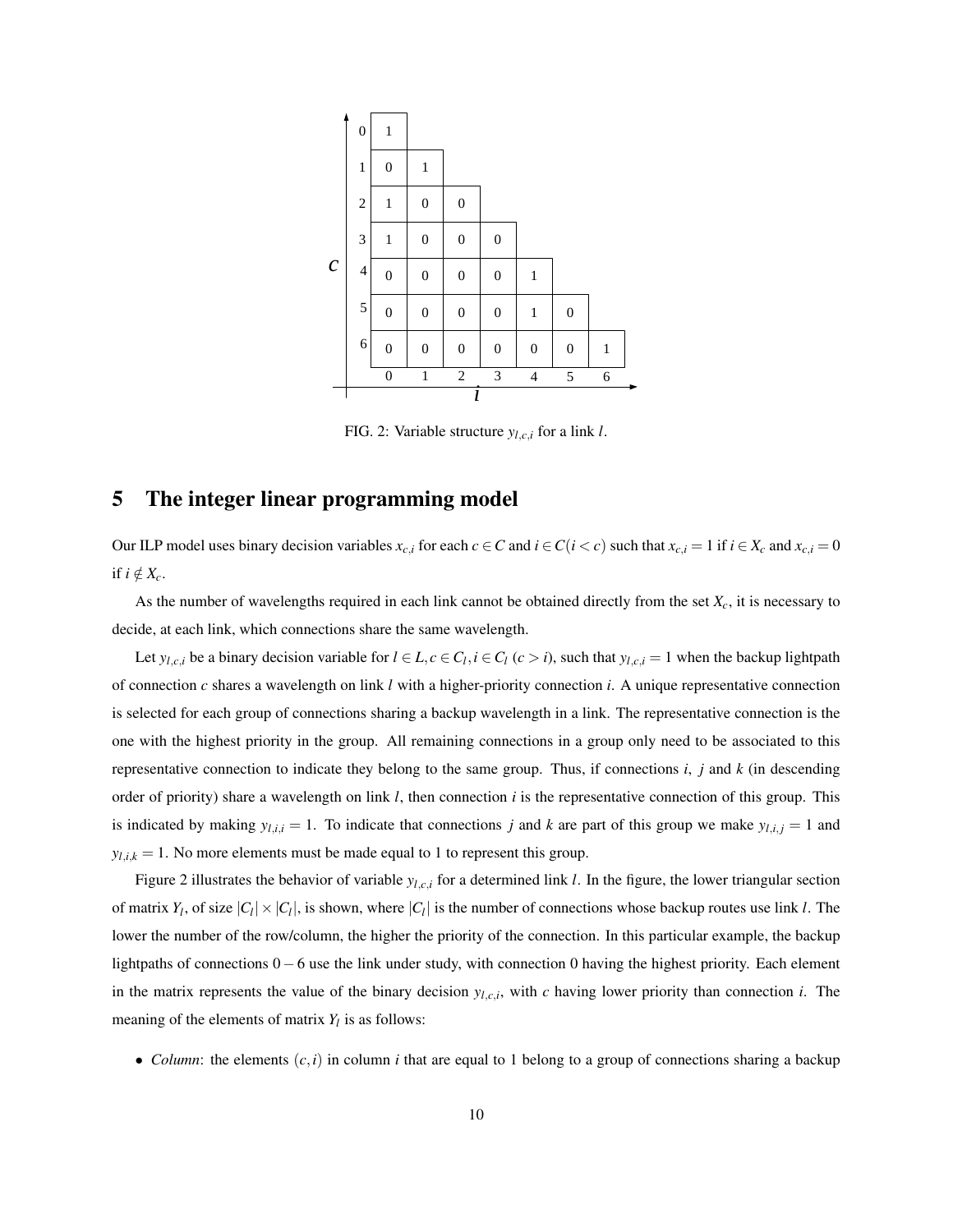wavelength in link *l* whose representative connection (the connection with the highest priority) is connection *i*. In the example, we can observe 4 groups: *a*) the group represented by connection 0 that contains connections 0, 2 and 3, *b*) the group represented by connection 1 that only contains this connection (that is, connection 1 does not share backup wavelengths with any other connection in link *l*), *c*) the group represented by connection 4, containing connections 4 and 5 and *d*) the group represented by connection 6, containing only this connection.

• *Row*: each row can have only one element different from 0. For each row *r*, the column where a value equal to 1 is found corresponds to the identification of the connection representing the group to which connection *r* belongs. In the example, connections 0, 1, 2, 3, 4, 5 and 6 are represented by connections 0, 1, 0, 0, 4, 4 and 6, respectively.

The decision of selecting a representative for each group has been made in order to avoid symmetry problems in the final ILP model.

Note that the total number of backup wavelengths corresponds to the number of groups of connections sharing wavelengths in each link. Hence, we can count the number of wavelengths required at each link by the number of representative connections with  $y_{l,c,c} = 1$ . This allows formulating the objective function as

$$
\min \sum_{l \in L} \sum_{c \in C_l} y_{l,c,c} \tag{10}
$$

The selection of a representative connection at each link for each group is obtained by the following constraints:

$$
\sum_{i \in C_l : c \ge i} y_{l,c,i} = 1 \qquad \forall l \in L, \forall c \in C_l \tag{11}
$$

$$
y_{l,c,i} \le y_{l,c,c} \quad \forall l \in L, \forall c \in C_l, \forall i \in C_l : c > i \tag{12}
$$

The first equation makes sure that, for a given link *l* and connection *c*, each connection  $i$  ( $\forall i \in C_1$ ) can be either the representative connection of only one group of connections (that is,  $y_{l,i,i} = 1$  and  $y_{l,c,i} = 0$  for the rest of elements of row *c* such that  $c > i$ ) or be part of at most one group represented by another connection *c* with higher priority (that is,  $y_{l,c,i} = 1$ .

The second expression ensures that, if the backup lightpaths of connections *i* and *c* share a wavelength at least in one link of their backup routes (that is, if  $y_{l,c,i} = 1$ ), then *c* must be the representative connection of this group of backup lightpaths using this wavelength. That is, if  $y_{l,c,i} = 1$ , then  $y_{l,c,c}$  must be also 1.

Note that although connections *k* and *j* can share a wavelength (then  $x_{k,j} = 1$ )  $y_{l,j,k}$  can be equal to 0 if connection *j* is not the representative connection of this group.

To ensure that the decision variable  $y_{l,c,i}$  allows modeling the grouping of connections per link in a correct way, we require to add constraints linking variables  $y_{l,c,i}$  and  $x_{c,i}$ .

If  $i \notin X_c$  ( $x_{c,i} = 0$ ), then  $y_{l,c,i} = 0$  for every link *l*. This is forced with the next constraint:

$$
y_{l,c,i} \le x_{c,i} \quad \forall l \in L, \forall c \in C_l, \forall i \in C_l : c > i
$$
\n
$$
(13)
$$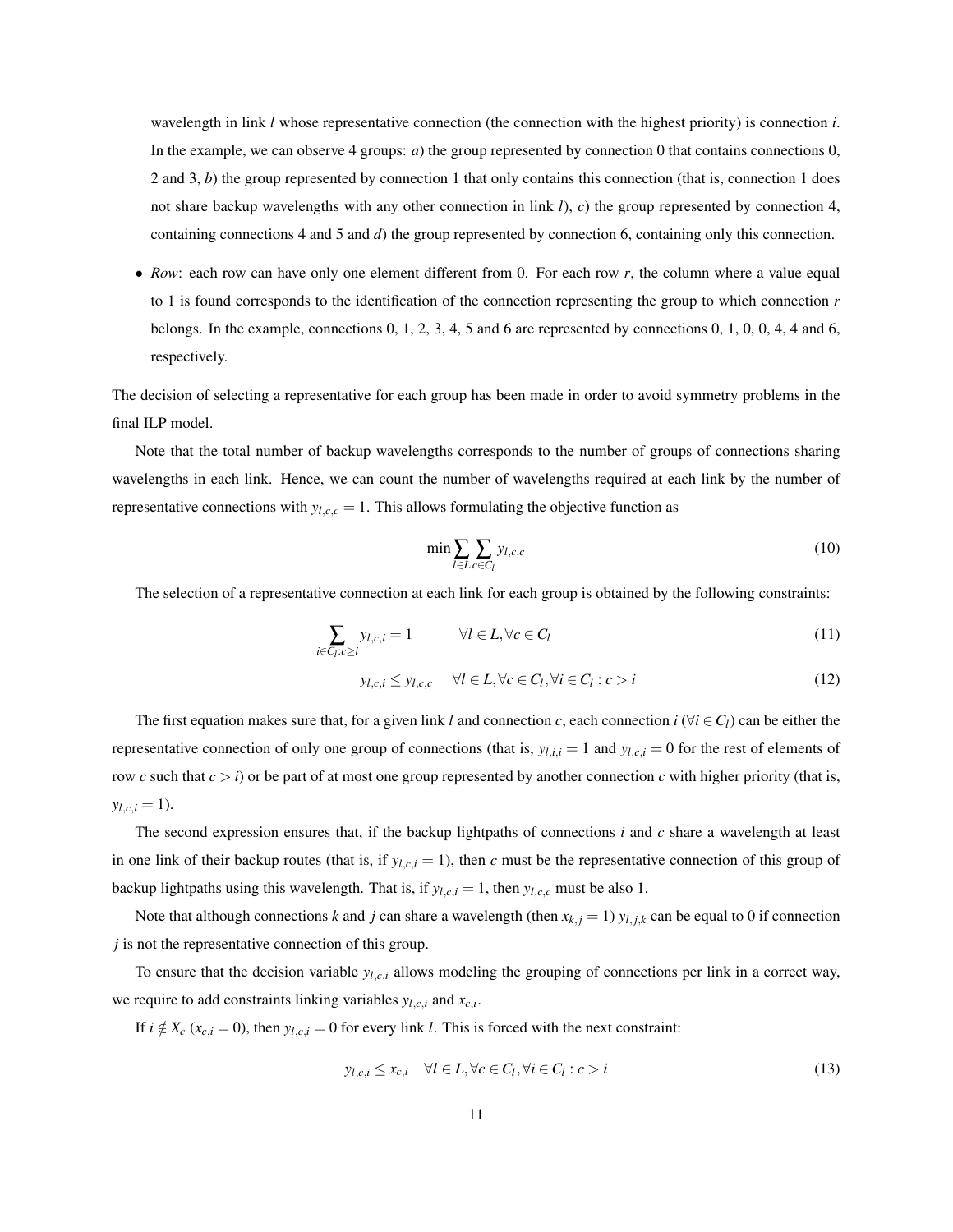Note that sharing a wavelength is not a transitive operation. For example if  $x_{i,j} = 1$ ,  $x_{i,k} = 1$ , and if backup routes  $R_j^B$  and  $R_k^B$  are disjoint, then  $x_{j,k} = 0$ . However, if the backup lightpaths of three connections have in common at least one link (also that their primary routes  $R_i^W$ ,  $R_j^W$  and  $R_k^W$  are disjoint), then in this case the transitivity applies: that is  $x_{i,j} = 1$ ,  $x_{i,k} = 1$  then  $x_{j,k} = 1$ , if  $j \in X_i$ ,  $k \in X_i$  and  $k \in X_j$ . Hence, we require to decide the sharing of wavelengths at a link level. Hence, the following condition must be met:

$$
y_{l,i,k} + y_{l,j,k} \leq 1 + x_{i,j} \quad \forall l \in L, \forall k \in C_l, \forall i \in C_l, \forall j \in C_l : j < i \land k < i \land k < j
$$

This constraint forces  $x_{i,j}$  to 1 if the connections *i* and *j* are in a group represented by connection *k*. This inequality also implies that if  $x_{i,j} = 0$ , then the connection *i* or connection *j* might be part of the group represented by connection *k*, but not represented by *i* and *j*. Note that in this case  $(x_{i,j} = 0)$ , connection *i* could belong to the group represented by connection *k* and not containing connection *j* at a given link, whilst in another link connection *j* could belong to the group represented by and not containing connection *i*. This is equivalent to changing the backup wavelength used along the backup routes.

Variables  $x_{i,j}$  require additional bound constraints. The first, for variables  $x_{c,i}$ , is to set  $x_{c,i} = 0$  if the connections *c* and *i* can not share wavelengths (because their backup routes are disjoint or their working routes are not disjoint). This is formulated as

$$
x_{c,i} = 0 \quad \forall c \in C, \forall i \in C : c > i \land i \notin X_c^{All}
$$
\n
$$
(14)
$$

Finally, to model the availability constraint in  $(9)$  -recall that  $p_l$  is the probability that link *l* is in operative state-, we can reorder the terms in (7) and apply the logarithmic function to each term, to obtain

$$
\sum_{l \in (\bigcup_{i \in X_C} R_i^W) \cup R_c^B} \log(p_l) \ge \log\left(\frac{A_c^{Target} - A_c^W}{1 - A_c^W}\right) \quad \forall c \in C
$$
\n(15)

Considering that the expression (15) is only for connections operating with both working and backup lightpaths, the values for  $A_c^{Target}$  must satisfy

$$
A_c^W < A_c^{Target} < A_c(\emptyset) \tag{16}
$$

The condition  $A_c^W < A_c^{Target}$  establishes that at least a backup lightpath is required to satisfy the target availability. The condition  $A_c^{Target} < A_c(\emptyset)$  requires that the availability requirement must be achievable operating under dedicated protection scheme.

To write (15) as a linear constraint, we require to select the set of links  $(\bigcup_{i\in X_c} R^W_i) \bigcup R^B_c$  for  $X_c$ . To do so, we define a binary variable  $z_{c,l}$  such that  $z_{c,l} = 1$  if  $l \in (\bigcup_{i \in X_c} R_i^W) \cup R_c^B$ . In order to do that, we require two set of inequalities:

$$
z_{c,l} = 1 \qquad \qquad \forall c \in C, \forall l \in R_c^B \tag{17}
$$

$$
z_{c,l} \ge x_{c,i} \qquad \qquad \forall c \in C, \forall l \in R_i^W, \forall i \in C : c > i \qquad (18)
$$

Using these new variables, we can formulate (15) as

$$
\sum_{l \in L} z_{c,l} \times \log(p_l) \ge \log \left( \frac{A_c^{Target} - A_c^W}{1 - A_c^W} \right) \quad \forall c \in C
$$
\n(19)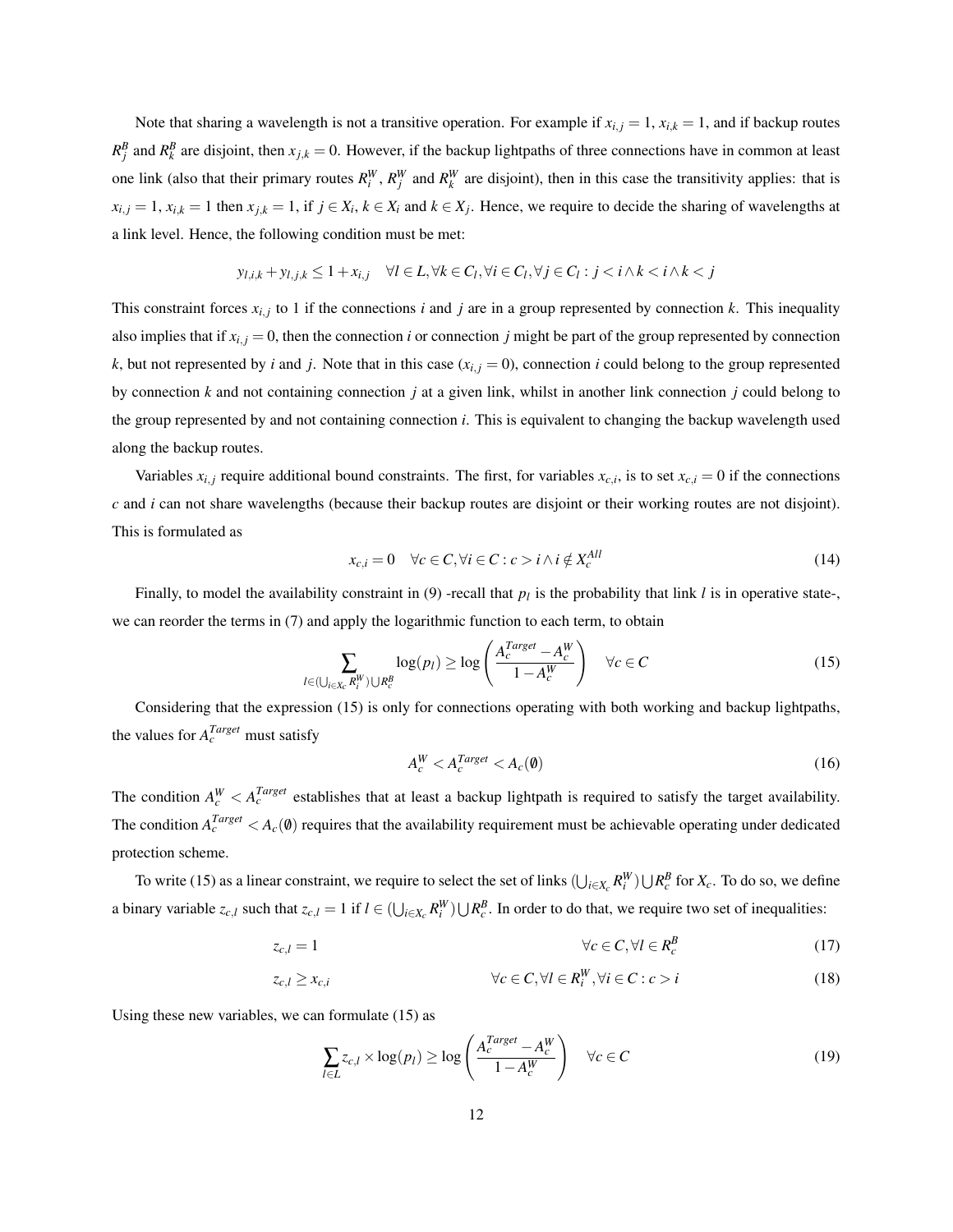In summary, the final integer linear programming model is given by

$$
\min \sum_{l \in L} \sum_{c \in C_l} y_{l,c,c} \tag{20}
$$

$$
\text{s.t. } \sum_{l \in L} z_{c,l} \times \log(p_l) \ge \log \left( \frac{A_c^{Target} - A_c^W}{1 - A_c^W} \right), \forall c \in C
$$
\n
$$
(21)
$$

$$
z_{c,l} = 1 \qquad \qquad , \forall c \in C, \forall l \in R_c^B
$$
\n
$$
z_{c,l} = x_{c,l} \qquad (22)
$$
\n
$$
\forall c \in C, \forall i \in X^{All}
$$
\n
$$
(23)
$$

$$
z_{c,l} \ge x_{c,i} \qquad \qquad , \forall c \in C, \forall i \in X_c^{All} \tag{23}
$$

$$
, \forall l \in R_i^W : c > i
$$
  

$$
x_{c,i} = 0 \qquad , \forall c, i \in C : i \notin X_c^{All}, c > i
$$
 (24)

$$
y_{l,c,i} \le x_{c,i} \qquad \qquad , \forall l \in L, \forall c, i \in C_l : c > i \tag{25}
$$

$$
\sum_{i \in C_l : c \ge i} y_{l,c,i} = 1 \qquad , \forall l \in L, \forall c \in C_l \qquad (26)
$$

$$
y_{l,c,i} \le y_{l,i,i} \qquad \qquad, \forall l \in L, \forall c, i \in C_l : c > i \tag{27}
$$

$$
y_{l,i,k} + y_{l,j,k} \leq 1 + x_{i,j} \qquad \qquad , \forall l \in L, \forall k, i, j \in C_l : j < i \wedge k < i \wedge k < j \tag{28}
$$

$$
x_{c,i} \in \{0,1\} \t\t, \forall c, i \in C : c > i \t\t(29)
$$

$$
,\forall l \in L, \forall c, i \in C_l : c > i \tag{30}
$$

$$
z_{c,l} \in \{0,1\} \qquad \qquad , \forall l \in L, c \in C_l \tag{31}
$$

# 6 A greedy heuristic

 $y_{l,c,i} \in \{0,1\}$ 

The previous ILP model can be hard to solve, especially on large instances of the problem. To be able to solve large instances, in this section we present a heuristic solution. Such solution is obtained using a greedy algorithm that, starting from  $X_c = \emptyset$  for all  $c \in C$ , iteratively groups two connections (i.e.,  $x_{c,i} = 1$ ), reducing the number of required wavelengths, until no more grouping is possible without violating the required availability for each connection  $A_c^{Target}$ .

Remember that given a set of allowed shared connections  $X_c$ , the availability of each connection  $A_c(X_c)$  can be obtained directly from (7), but the minimum number of required wavelengths at each link is NP-hard to compute. Hence, we use a different objective to select the "best" pair of connections to be grouped in each iteration: for each pair of connections  $(c, i)$ , the benefit obtained by sharing a backup wavelength is defined by

$$
B_{c,i} = \left(A_i(X_i) - A_i^{Target}\right) \times \left|R_i^B \bigcap R_c^B\right| \tag{32}
$$

where the first term of the right side corresponds to the difference between the target availability of connection *i* (the one with the lowest priority between  $c$  and  $i$ ) and its resulting availability under shared protection (resulting from making connections  $c$  and  $i$  sharing a backup wavelength in all their common backup links). The higher the positive value of this difference, the higher the potential of backup wavelength sharing and thus, the higher the probability of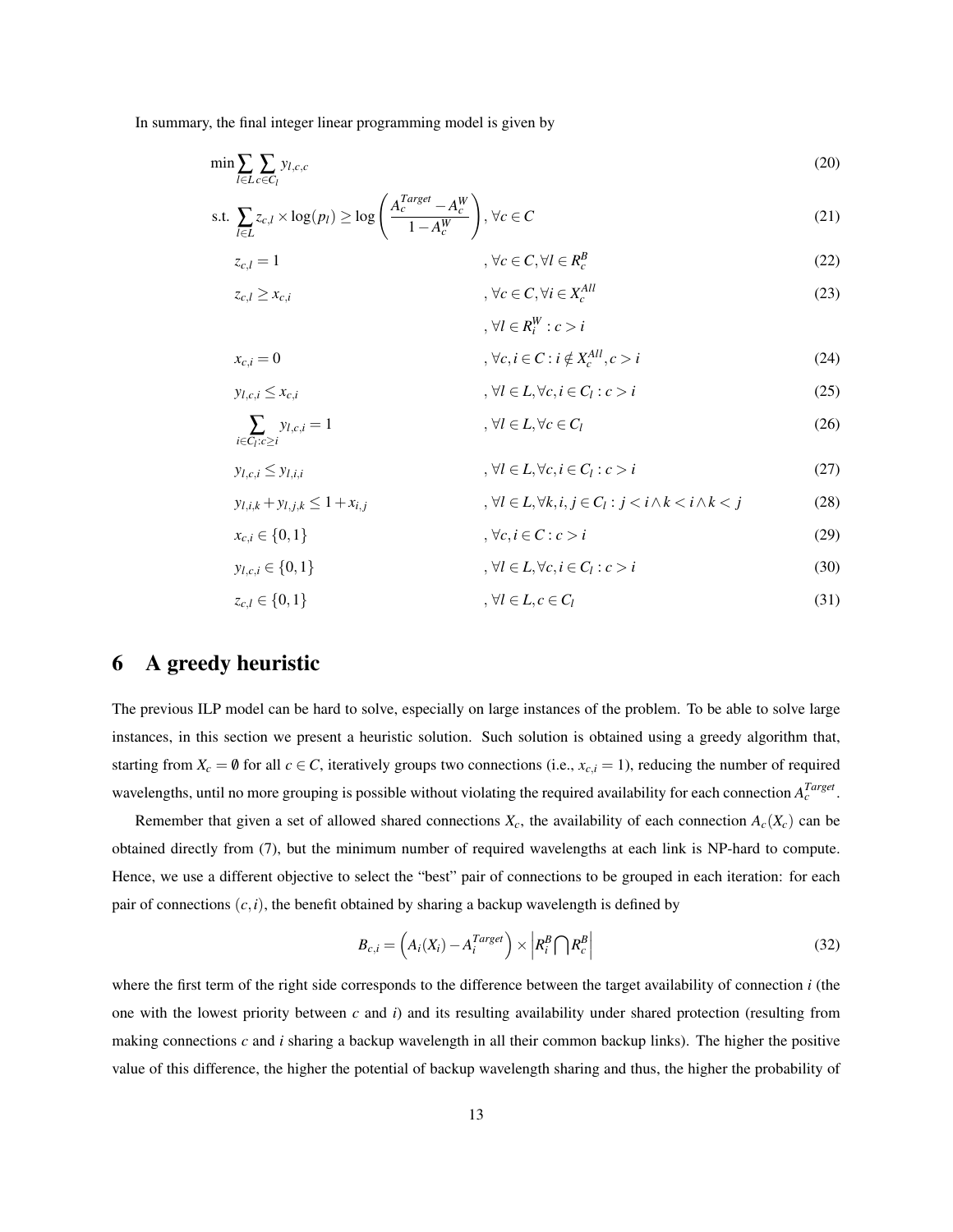including another connection in this group. The second term in (32) is the number of common links in the backup routes of connections *c* and *i*. Thus, the higher the value of this term, the higher the backup resource savings obtained by allowing these two connections to share backup resources.

Hence, the heuristic finds, at each iteration, the pair of connections  $(c, i)$  with  $i \in X_c^{All}$  that attains the maximum benefit  $B_{c,i}$  as a candidate to share backup wavelengths. Next, to ensure that all connections meet the availability constraint formulated in (9), for each iteration of the greedy algorithm the fulfillment of the following expression is evaluated:

$$
A_i(X_i) \ge A_i^{Target} \tag{33}
$$

where *i* is the connection with lower priority of the pair  $(c, i)$  (the availability of connection *c* does not change). If the condition established by (33) is not met, then the candidate is not considered part of the solution (i.e.,  $x_{c,i} = 0$ ) and it is not further considered in the following iterations of the greedy heuristic.

When there are no more candidates that meet the expression (33), the greedy algorithm stops and the solution for each variable  $x_{i,j}$  is stored in matrix X.

Next, to correctly find the groups of backup routes that share the same wavelength in each link, i.e., to evaluate the minimum number of wavelengths required in each link, we require solving an ILP. But, as the values of  $X_c$  are fixed, the general problem becomes separable and thus, less complex. For each link  $l \in L$ , we solve

$$
L_l(X) := \min \sum_{c \in C_l} y_{c,c} \tag{34}
$$

s.t. 
$$
y_{c,i} = 0
$$
  $\forall c \in C_l, \forall i \in C_l : x_{c,i} = 0$  (35)

$$
\sum_{i \in C_l : c \ge i} y_{c,i} = 1, \forall c \in C_l
$$
\n
$$
(36)
$$

$$
y_{c,i} \le y_{i,i} \qquad , \forall c \in C_l, \forall i \in C_l : c > i \tag{37}
$$

$$
y_{i,k} + y_{j,k} \le 1 \quad , \forall i, j, k \in C_l : j < i \wedge k < i \wedge k < j : x_{i,j} = 0 \tag{38}
$$

$$
y_{c,i} \in \{0,1\} \qquad, \forall c \in C_l, \forall i \in C_l \tag{39}
$$

which is equivalent to the ILP problem in the previous section for a fixed value of  $X_c$  for all  $c \in C$ .

The pseudocode of the heuristic is described in Algorithm 1.

#### 7 Numerical results and discussion

The ILP model and the heuristic solution were solved using the IBM ILOG OPL Optimization Suite v6.3 in an Intel Xeon processor E5-2670 with 128 Gb RAM, with the total memory assigned for each instance.

The topologies studied are shown in Figure 3. The working route  $R_c^W$  for each connection  $c \in C$  corresponds to the most reliable route between the source and destination node of *c*, assuming link failure independence. Similarly,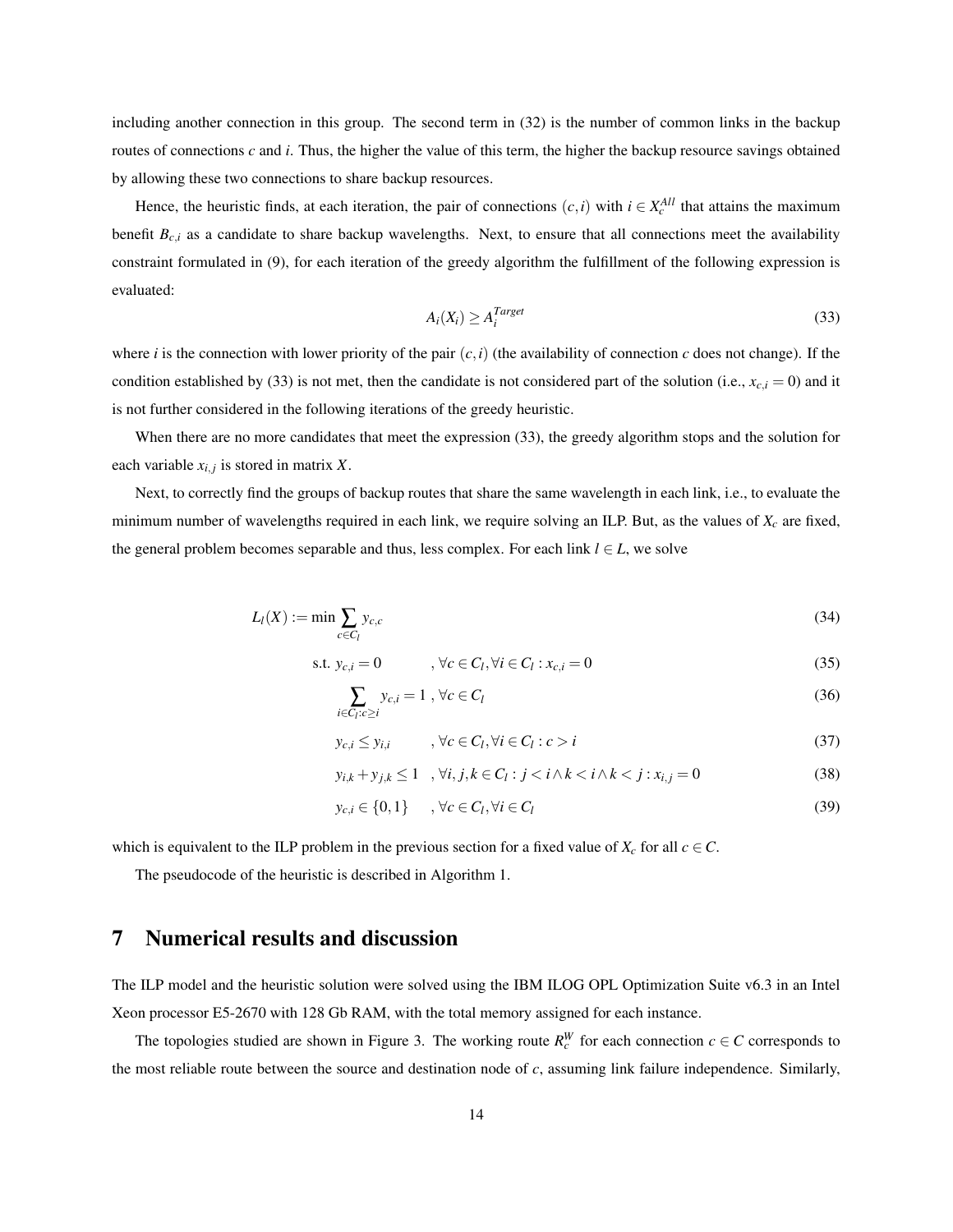Algorithm 1 Greedy heuristic for backup wavelengths configuration for networks operating under shared protection scheme with availability requirement

Input: sets *L*, *N* and *C*. **Input:**  $R_c^W$ ,  $R_c^B$  for every  $c \in C$ . **Input:**  $p_l$ , for every  $l \in L$ . **Input:**  $A_c^{Target}$ , for every  $c \in C$ . **Input:**  $X_c^{All}$ , for every  $c \in C$ . 1: Define  $sw = 1$  (auxiliary variable) 2: Define *X*, such that  $x_{c,i} = 1$ , for every  $i \in X_c^{All}$  and  $x_{c,i} = 0$ , if  $i \notin X_c^{All}$ . 3: Define *Candidates* set as the set of pairs of connections  $(c, i)$  such that  $x_{c,i} = 1$  (where connection *c* has lower priority than connection *i*) 4: while  $sw = 1$  do 5: (loop to modify matrix *X* to find the solution) 6:  $sw = 0$ 7: *B*  $^{MAX} = 0$  ( $B^{MAX}$  is used to store the maximum benefit value, according to (32)) 8: *c*  $MAX = 0$ ,  $i^{MAX} = 0$  ( $c^{MAX}$  and  $i^{MAX}$  are used to store the identification of the connections *c* and *i* corresponding to  $B^{MAX}$ ) 9: **for all**  $(c, i) \in$  *Candidates\_set* **do** 10: (in this loop, the benefit of all candidates is evaluated and the next candidate to be incorporated into the solution is selected) 11:  $x_{c,i} = 1$ 12: Compute  $A_c$ ,  $B_{c,i}$ 13: (in the next, the availability requirement is evaluated for connection *c*, the connection with the lowest priority of the pair) 14: **if**  $A_c \geq A_c^{Target}$  then 15: **if**  $(B_{c,i} > B^{MAX})$  then 16: (if the availability requirement is met for connection *c* and the benefit of candidate evaluated is higher than the previous candidates in *Candidates set*, then the variables  $B^{MAX}$ ,  $c^{MAX}$ ,  $i^{MAX}$  and  $sw = 1$  are updated) 17: *B*  $MAX = B_{c,i}, c^{MAX} = c, i^{MAX} = i, sw = 1$ 18: end if 19: else 20: (if the availability requirement is not met, then the candidate  $(c, i)$  is dropped from the list of possible candidates ) 21: Delete (*c*,*i*) from *Candidates set* 22: end if 23:  $x_{c,i} = 0$ 24: Compute *Ac* 25: end for 26: if *sw* == 1 then 27: (if any candidate meets the availability requirement, then the position associated with candidate  $(c^{MAX}, i^{MAX})$  is changed to 1 in matrix *X* ) 28:  $X[c^{MAX}, i^{MAX}] = 1$ 29: end if 30: end while 31: (the next loop is used to compute the total number of backup wavelengths) 32:  $w_{total} = 0$ 33: for all *l* ∈ *L* do 34: execute the ILP formulated in (34)-(39) for  $l \in L$ 35:  $w_{total} = \sum_{c \in C_l} y_{c,c}^l + w_{total}$ 36: end for **Output:** *X* (matrix whose element  $(i, j)$  is equal to 1 if connection *i* shares at least one backup wavelength with connection  $j$ , 0 otherwise)

**Output:**  $Y_l$  for each link (matrix with information about the groupings of connections sharing backup wavelengths in each link) Output: *wtotal* (the total number of backup wavelengths required)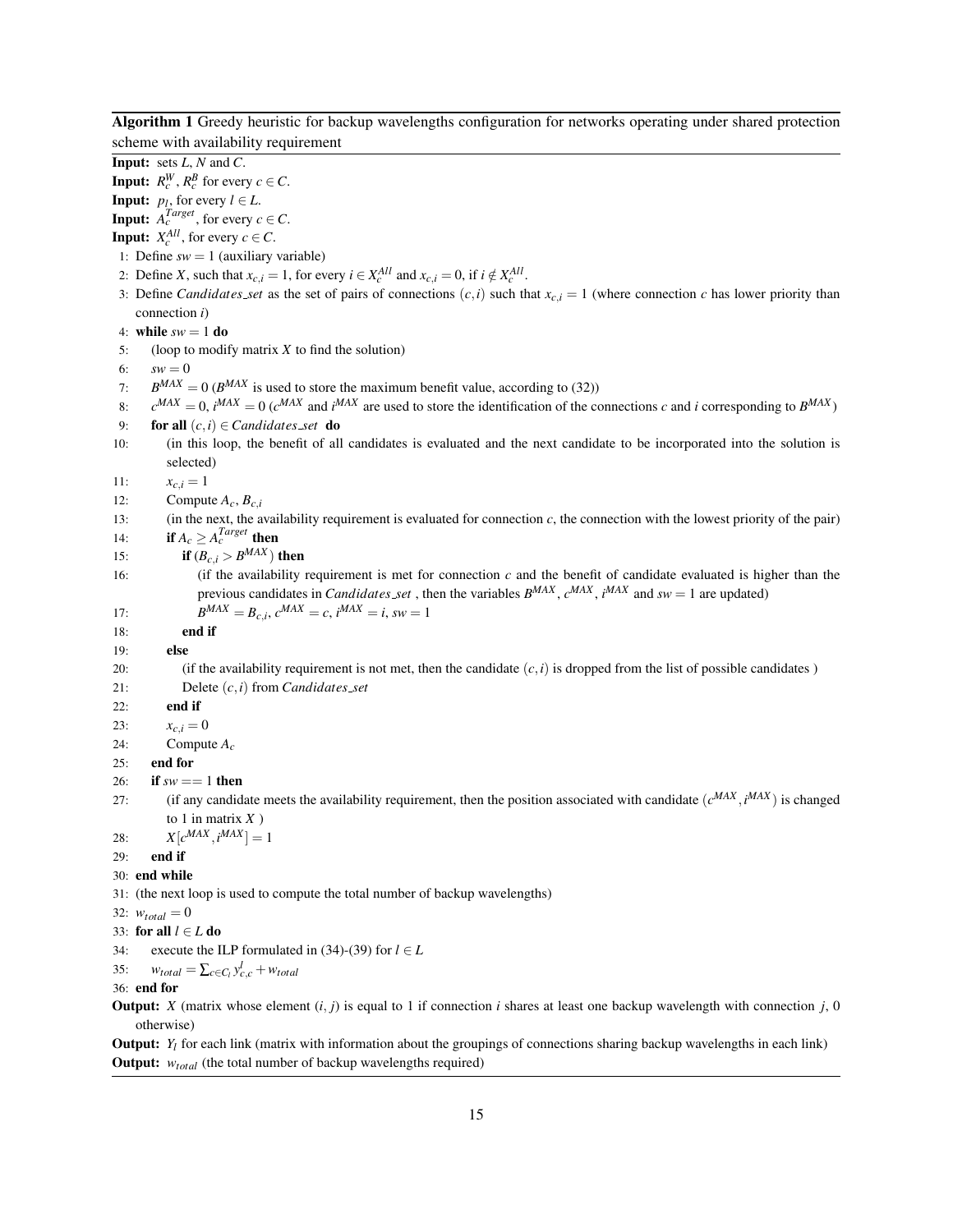each backup route  $R_c^B$  corresponds to the most reliable route that is arc-disjoint with  $R_c^W$ . However, we remark that the proposed methodology can be applied to any pair of working/backup routes, and other criteria can be applied to select these pairs of routes.

For each topology two scenarios were evaluated. In the first scenario (homogeneous scenario), all connections require the same value of availability with three possible values: 0.999, 0.9999, 0.99999. That is,  $A_c^{Target} = A^{Target}$ ,  $\forall c \in$ *C*. In this scenario it might happen that some connections achieve the required availability using only the working lightpath and thus, they are excluded from further consideration (as they do not required backup resources). On the other hand, some connections could not achieve the required availability even with dedicated protection. They are also excluded from consideration. Therefore, the set of connections *C* (problem size) might have a number of elements lower than  $|N| \times (|N| - 1)$  as it is made of the connections that need to operate with exactly one backup lightpath to reach the target availability. Given the target availability, this set is unique.

In the second scenario (heterogeneous scenario), we use the concept of differentiated reliability (introduced in [5]), where every connection requires a different target availability, corresponding to a fraction of the availability obtained under dedicated protection (heterogeneous scenario). That is,  $A_c^{Target} = \alpha \cdot A_c(\emptyset)$ ,  $\forall c \in C$ . In this case, no connection requires more than one backup lightpath to achieve the target availability. Thus, only those connections that achieve their required availability using just the working lightpath are excluded from the set *C*.

Tables 2 and 3 show the results for the homogeneous and heterogeneous scenarios, respectively. The first column of each table corresponds to the name of the network analyzed. Under the name, in brackets, the average number of hops of the working and backup lightpaths and the average availability of their links are given. The availability of each link, used to obtain the average availability of the network links, is evaluated according to (1). The MTTF of each link is calculated by multiplying the length of the link by the failure rate per length unit, equal to  $2.73 \times 10^{-3}$  [yr<sup>-1</sup>  $\times$  km<sup>-1</sup>] for terrestrial links, as reported in [22], and equal to  $1 \times 10^{-4}$  [yr<sup>-1</sup>  $\times$  km<sup>-1</sup>] for submarine links, as reported in [21]. The MTTR is assumed equal to 12[hr] and 336[hr] for terrestrial and submarine links, respectively.

The second column shows the target availability value (homogeneous scenario) or the value of  $\alpha$  (heterogeneous scenario). The third column shows PS (problem size), equal to the number of connections considered in the problem (out of a total of  $|N| \times (|N|-1)$ ). These are the connections that need to operate with exactly one backup lightpath to reach the target availability. The next four columns present the results in terms of number of backup wavelengths required in 4 cases (from left to right):

- LB: a scenario where the availability constraint in the ILP model is relaxed. That is,  $X_c = X_c^{All}$  for all  $c \in C$ . Thus, this is a lower bound for the number of backup wavelengths.
- ILP: the results for the complete ILP model.
- Greedy: the results obtained by applying the greedy heuristic.
- UB: a scenario where full dedicated protection is used. That is,  $X_c = \emptyset$  for all  $c \in C$ . Thus, this is an upper bound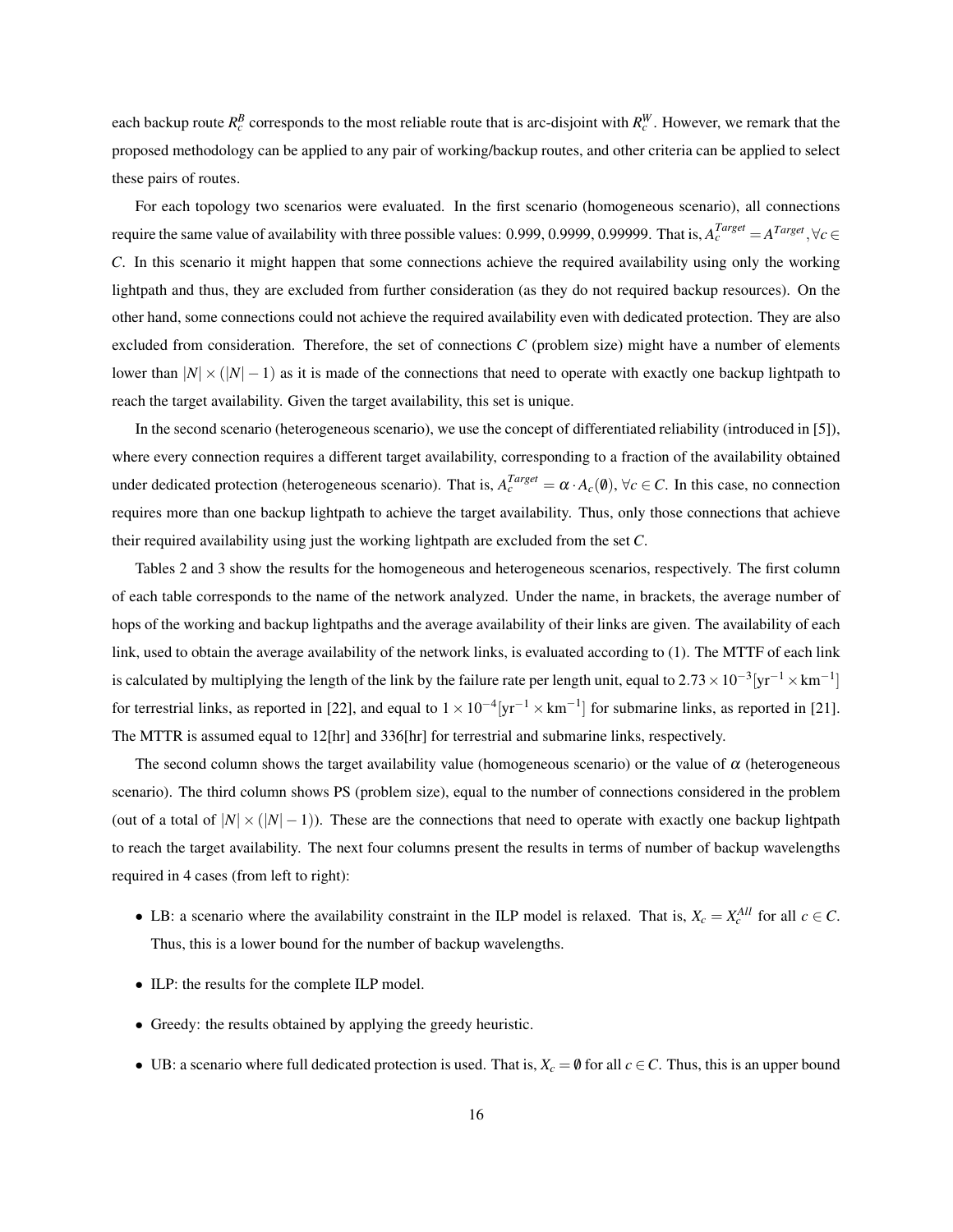

FIG. 3: Studied topologies.

for the number of backup wavelengths.

In the ILP column, the percentage of additional resources required by the ILP model with respect to the LB, denoted by  $\delta_{ILP}^{LB}$ , and the percentage of additional resources defined by the UB with respect to the ILP model, denoted by  $\delta_{ILP}^{UB}$ , are given (first and second numbers between brackets, respectively). In the Greedy column, the percentage of additional resources required by the Greedy heuristic with respect to the ILP, denoted by δ *ILP Greedy*, and the percentage of additional resources required by the UB with respect to the Greedy heuristic  $\delta^{UB}_{Greedy}$ , are also given.

From Table 2 it can be seen that in most cases, the problem size increases with the target availability value because connections that required only a working lightpath to achieve a low availability value need to include a backup lightpath to meet higher availability levels. However, it can also be seen that in some cases the problem size decreases with the target availability value because when such value becomes too high it is not possible to meet condition (16). Thus, those connections whose target availability cannot be achieved even with dedicated protection are removed from analysis. The only network where the problem size always increases with the target availability value is the UKNet topology, due to its high link reliability (because of short length of links). As a result, even high values of availability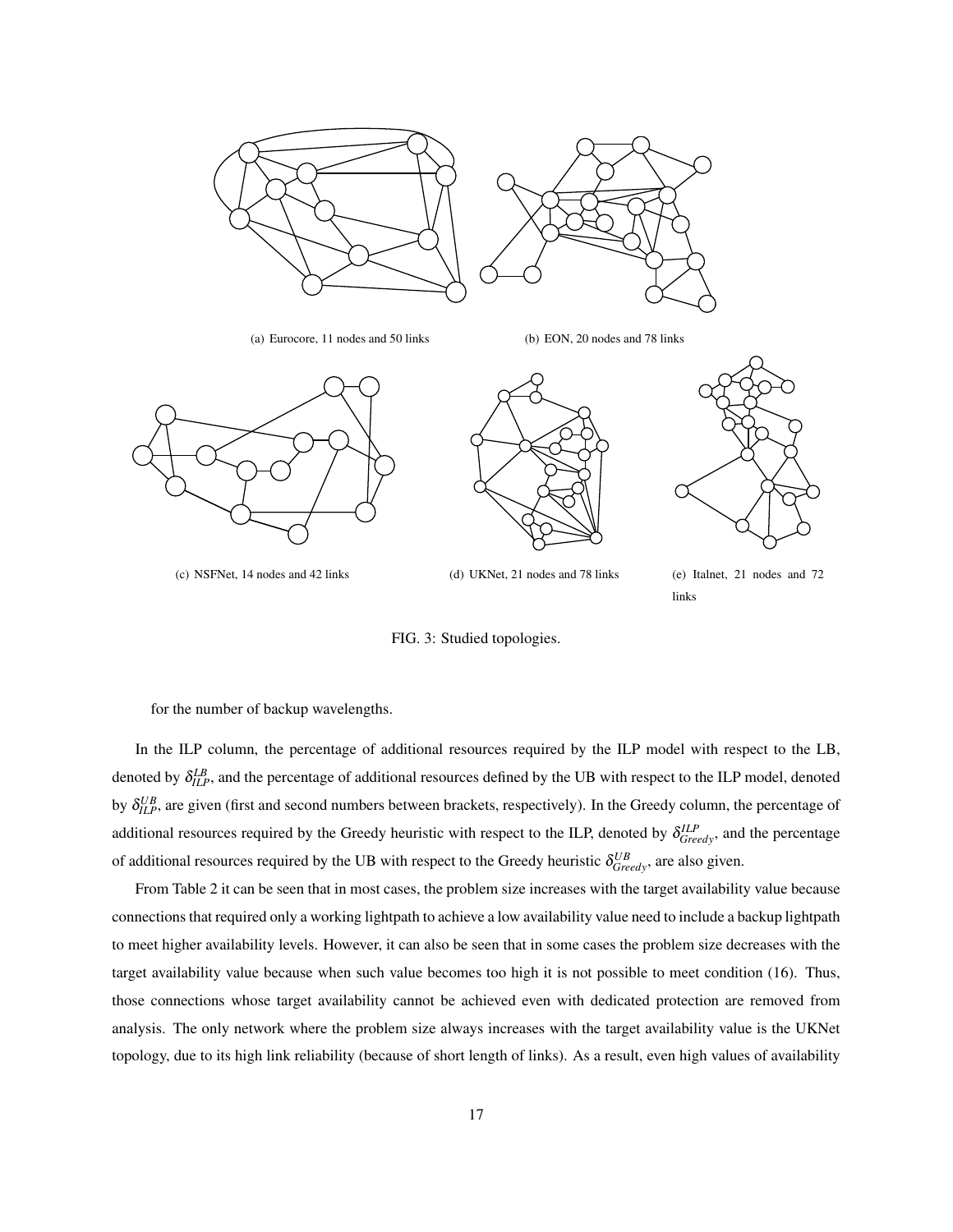| Topology                 | Number of backup wavelengths |           |      |                                                        |                                                           |      |
|--------------------------|------------------------------|-----------|------|--------------------------------------------------------|-----------------------------------------------------------|------|
| $[ \bar{R} ; \bar{p_l}]$ | $A^{Target}$                 | <b>PS</b> | LB   | ILP $\left[\delta_{ILP}^{LB};\delta_{ILP}^{UB}\right]$ | Greedy<br>$[\delta^{ILP}_{Greedy}; \delta^{UB}_{Greedy}]$ | UB   |
| Eurocore                 | 0.999                        | 98        | 124  | 124 [0:44.1]                                           | 124 [0; 44.1]                                             | 222  |
| [2.8; 0.9984]            | 0.9999                       | 110       | 126  | $126$ [0; 48.7]                                        | 126 [0; 48.7]                                             | 246  |
|                          | 0.99999                      | 76        | 84   | 98 [16.7; 38]                                          | 102 [4.1; 35.4]                                           | 158  |
| <b>EON</b>               | 0.999                        | 372       | 768  | 768 [0; 40.3]                                          | 768 [0; 40.3]                                             | 1286 |
| [3.02; 0.997]            | 0.9999                       | 298       | 502  | 555* [10.6; 38.2]                                      | 585 [5.4; 34.9]                                           | 898  |
|                          | 0.99999                      | 52        | 58   | 74 [27.6; 30.2]                                        | 76 [2.7; 28.3]                                            | 106  |
| <b>NSFNet</b>            | 0.999                        | 172       | 295  | 295 [0; 53.3]                                          | 295 [0; 53.3]                                             | 632  |
| [3.25; 0.9981]           | 0.9999                       | 182       | 303  | 303 [0; 54.6]                                          | 311 [2.6; 53.4]                                           | 668  |
|                          | 0.99999                      | 34        | 52   | 62 [19.2; 46.6]                                        | 66 [6.5; 43.1]                                            | 116  |
| <b>UKNet</b>             | 0.999                        | 230       | 603  | 603 [0; 36.6]                                          | 603 [0; 36.6]                                             | 951  |
| [3.25; 0.9995]           | 0.9999                       | 416       | 920  | 920 [0; 39.1]                                          | 920 [0; 39.1]                                             | 1511 |
|                          | 0.99999                      | 420       | 922  | 922 [1; 38.8]                                          | 951 [3.1; 37.5]                                           | 1521 |
| ItalNet                  | 0.999                        | 294       | 988  | 988 [0; 32]                                            | 988 [0; 32]                                               | 1453 |
| [3.64; 0.9994]           | 0.9999                       | 420       | 1115 | 1115 [0; 38.2]                                         | 1115 [0; 38.2]                                            | 1803 |
|                          | 0.99999                      | 342       | 720  | 776* [7.8; 39.4]                                       | 791 [1.9; 38.3]                                           | 1281 |

Table 2: Number of backup wavelengths for the homogeneous scenario.

(\*) Best solution after memory limit.

can be achieved with a single backup lightpath.

It can also be seen that in 66% of the cases studied, the values in the LB and ILP columns are exactly the same, highlighting the fact that for low levels of availability requirements (e.g., 0.999) or for topologies with highly available links (e.g., UKNet) all backup wavelengths in a link can be shared without violating the availability requirements. In the remaining cases, the target availability is so high (0.99999) that to guarantee such value, the level of sharing of backup resources must decrease, leading to a higher requirement in the number of backup wavelengths. In these cases, the approach of simply sharing as much as possible, as usually done (e.g., [17]) is not good enough to ensure the required availability levels.

In Table 2 two cases where the optimal solution was not achieved, due to memory exhaustion, have been marked (with  $*$ ). For these cases, the resulting GAP was of 1.2% for EON with  $A^{Target} = 0.9999$  and 0.35% for ItalNet with  $A^{Target} = 0.99999$ . For the heterogeneous scenario, the optimal solution was reached in all cases.

Regarding the performance of the greedy heuristic, it can be seen that in the cases where it requires more backup wavelengths than the ILP solution, the maximum difference was just 15.7%. In Table 4 the running time (in seconds) for the ILP (RTI column) and the Greedy heuristic (RTG) is given. It can be seen that in most cases, the ILP solver takes much shorter times than the heuristic. However, there are a few cases where the ILP solver takes very long times (between 12 and 48 hours) and in some of them it could not find the optimum as it ran out of memory. Such different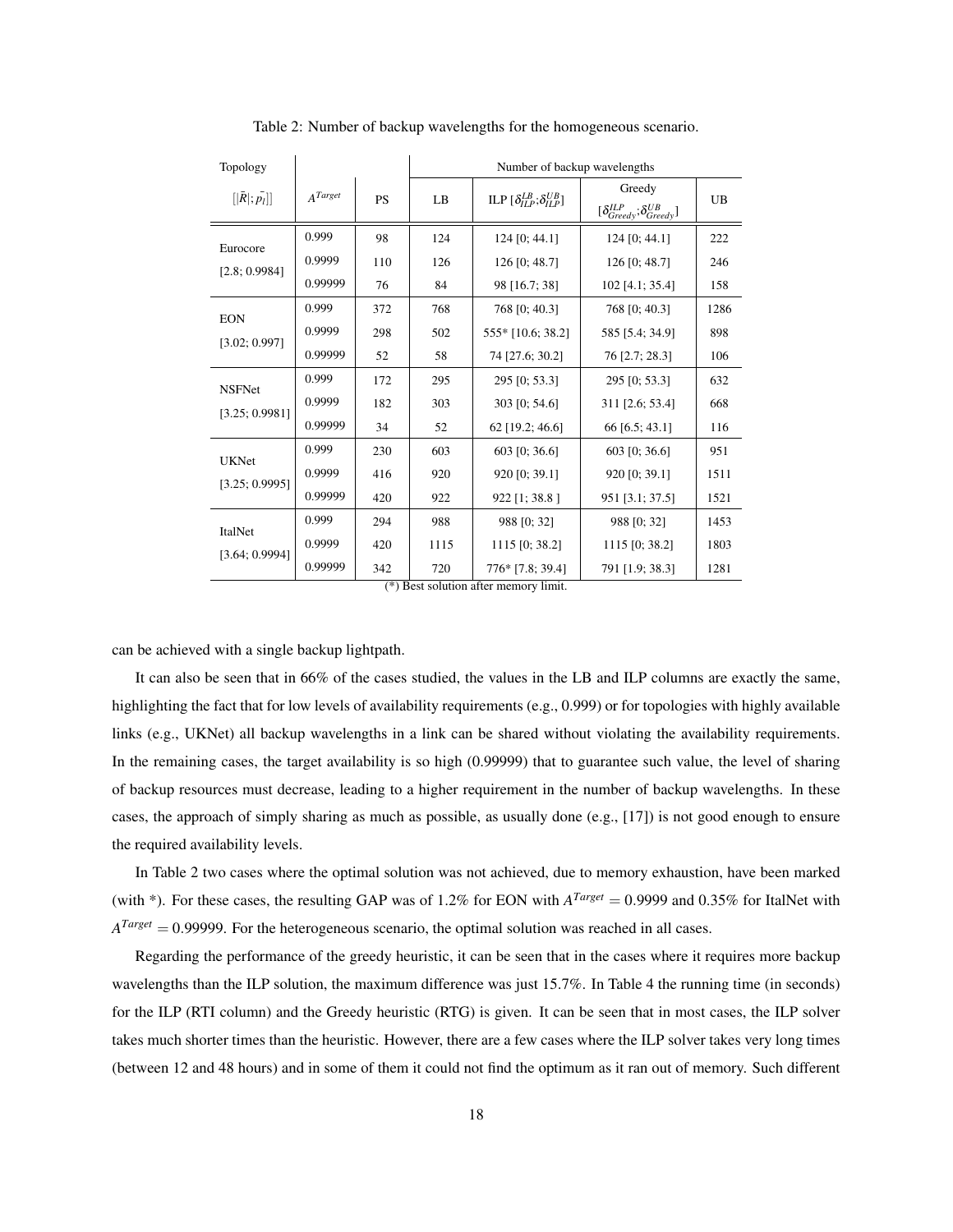| Topology                 | Number of backup wavelengths |           |      |                                                        |                                                           |      |  |
|--------------------------|------------------------------|-----------|------|--------------------------------------------------------|-----------------------------------------------------------|------|--|
| $[ \bar{R} ; \bar{p_l}]$ | $\alpha$                     | <b>PS</b> | LB   | ILP $\left[\delta_{ILP}^{LB};\delta_{ILP}^{UB}\right]$ | Greedy<br>$[\delta^{ILP}_{Greedy}; \delta^{UB}_{Greedy}]$ | UB   |  |
| Eurocore                 | 0.999                        | 98        | 124  | 124 [0; 44.1]                                          | $124$ [0; 44.1]                                           | 222  |  |
| [2.8; 0.9984]            | 0.9999                       | 110       | 126  | $126$ [0; 48.8]                                        | 126 [0; 48.8]                                             | 246  |  |
|                          | 0.99999                      | 110       | 126  | 140 [11.1; 43.1]                                       | 162 [15.7; 34.1]                                          | 246  |  |
| <b>EON</b>               | 0.999                        | 372       | 768  | 768 [0; 40.9]                                          | 768 [0; 40.9]                                             | 1286 |  |
| [3.02; 0.997]            | 0.9999                       | 380       | 772  | 796* [3.1; 40]                                         | 885 [11.2; 32.1]                                          | 1304 |  |
|                          | 0.99999                      | 380       | 772  | 1206 [56; 7.5]                                         | $1224$ [1.5; 6.1]                                         | 1304 |  |
| <b>NSFNet</b>            | 0.999                        | 172       | 295  | 295 [0; 53.3]                                          | 295 [0; 53.3]                                             | 632  |  |
| [3.25; 0.9981]           | 0.9999                       | 182       | 303  | 303 [0; 54.6]                                          | 303 [0; 54.6]                                             | 668  |  |
|                          | 0.99999                      | 182       | 303  | 474 [56.4; 29]                                         | 536 [13.1; 19.8]                                          | 668  |  |
| <b>UKNet</b>             | 0.999                        | 230       | 603  | 603 [0; 26.6]                                          | 603 [0; 26.6]                                             | 951  |  |
| [3.25; 0.9995]           | 0.9999                       | 416       | 920  | 920 [0; 39.1]                                          | 920 [0; 39.1]                                             | 1511 |  |
|                          | 0.99999                      | 420       | 922  | 922 [0; 39.4]                                          | 931 [1; 38.8]                                             | 1521 |  |
| ItalNet                  | 0.999                        | 294       | 988  | 988 [0:32]                                             | 988 [0; 32]                                               | 1453 |  |
| [3.64; 0.9994]           | 0.9999                       | 420       | 1115 | 1115 [0; 38.2]                                         | 1115 [0; 38.2]                                            | 1803 |  |
|                          | 0.99999                      | 420       | 1115 | $1127*$ [1.1; 37.5]                                    | 1193 [5.9; 33.8]                                          | 1803 |  |

Table 3: Number of backup wavelengths for the heterogeneous scenario.

(\*) Best objective after memory limit.

running times exhibited by the ILP solver for the same network is caused by the nature of the solution provided by the linear relaxation of the problem, which is the first step of the Branch&Bound algorithm. If such solution is integer (or almost integer), usually the solver ends its execution very quickly. Instead, if most of the solution is fractional, then the Branch&Bound algorithm could exhibit a very bad performance. The heuristic instead took less than 2 minutes for all the studied cases.

In Table 3 the same information shown for the homogeneous case is given for the heterogeneous case. As the target values for availability are now a fraction of the dedicated protection availability values, it is always possible to guarantee the constraint (16). For this reason, *PS* increases with the value of  $\alpha$ .

It can be seen that in the 73% of the cases studied the ILP model and the lower bound require the same number of backup wavelengths. These cases exhibit low availability requirements or the network links have high availability values (UKNet and ItalNet, both with short links). In the remaining cases, it can be seen a small difference with the lower bound, except in two cases: EON and NSFNet for  $\alpha = 0.99999$ . This is because, compared to other topologies, these two exhibit the lowest values of link availability and longest routes.

For the 4 cases where the ILP computation time was on the order of days, we modified the optimality gap to 2% to verify whether a good solution could be found more quickly. Even so, there were still 2 cases where the time limit was exceeded, highlighting the usefulness of devising a heuristic to deal with those cases.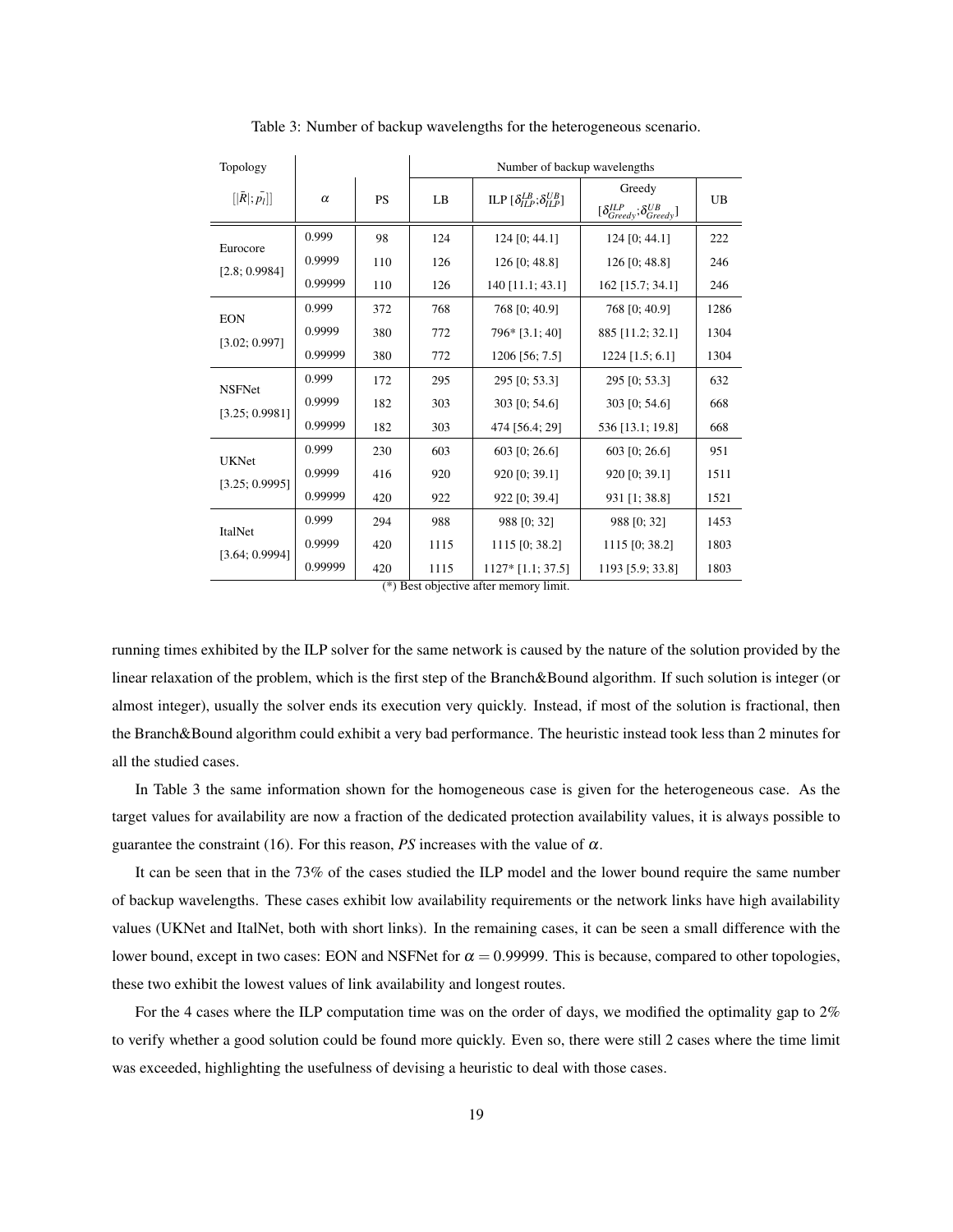|               |              |           | Homogeneous case |              | Heterogeneous case         |                  |        |
|---------------|--------------|-----------|------------------|--------------|----------------------------|------------------|--------|
| Topology      | $\alpha/A^T$ | <b>PS</b> | RTI[s]           | RTG[s]       | <b>PS</b>                  | RTI[s]           | RTG[s] |
|               | 0.999        | 98        | 0.06             | 0.452        | 98                         | $\theta$         | 0.252  |
| Eurocore      | 0.9999       | 110       | 0.06             | 0.38         | 110                        | $\boldsymbol{0}$ | 0.332  |
|               | 0.99999      | 76        | 0.05             | 0.12         | 110                        | 0.85             | 0.231  |
|               | 0.999        | 372       | 0.76             | 22.088       | 372                        | 0.09             | 19.765 |
| <b>EON</b>    | 0.9999       | 298       | 44268.39*        | 4.344        | 380                        | 172804.48*       | 12.375 |
|               | 0.99999      | 52        | 0.02             | 0.146        | 380                        | 0.05             | 4.356  |
|               | 0.999        | 172       | 0.19             | 4.094        | 172                        | 0.07             | 3.949  |
| <b>NSFNet</b> | 0.9999       | 182       | 175.62           | 4.462        | 182                        | 1.02             | 5.478  |
|               | 0.99999      | 34        | 0.13             | 0.15         | 182                        | 48.26            | 1.197  |
|               | 0.999        | 230       | 0.25             | 6.094        | 230                        | 0.01             | 6.415  |
| <b>UKNet</b>  | 0.9999       | 416       | 0.64             | 44.37        | 416                        | 0.03             | 42.806 |
|               | 0.99999      | 420       | 54.04            | 40.339       | 420                        | 6.74             | 42.733 |
|               | 0.999        | 294       | 0.57             | 31.331       | 294                        | 0.01             | 31.38  |
| ItalNet       | 0.9999       | 420       | 1.29             | 104.224      | 420                        | 0.06             | 95.076 |
|               | 0.99999      | 342       | 65240.54*<br>r   | 22.185<br>c. | 420<br>$\overline{\cdots}$ | 172802.46*       | 61.19  |

Table 4: Running time for cases of ILP and Greedy heuristic.

(\*) Running time after memory limit.

In Appendix B we briefly explore the case without wavelength conversion.

# 8 Conclusions

An ILP model to solve the problem of configuration of shared backup routes with an availability target in optical WDM networks was proposed and solved. To do so, unlike previous work, the ILP model included modeling the availability constraint as a linear expression and the solution allowed identifying the connections sharing resources in different links. The results obtained by solving the ILP model were equal to the lower bound (ILP without availability guarantees) for networks with high link availability and low number of hops in the routes. However, in networks with low levels of link availability or longer routes, the results in a scenario with availability requirements were different from the lower bound, highlighting the importance of considering the availability requirements when designing the network.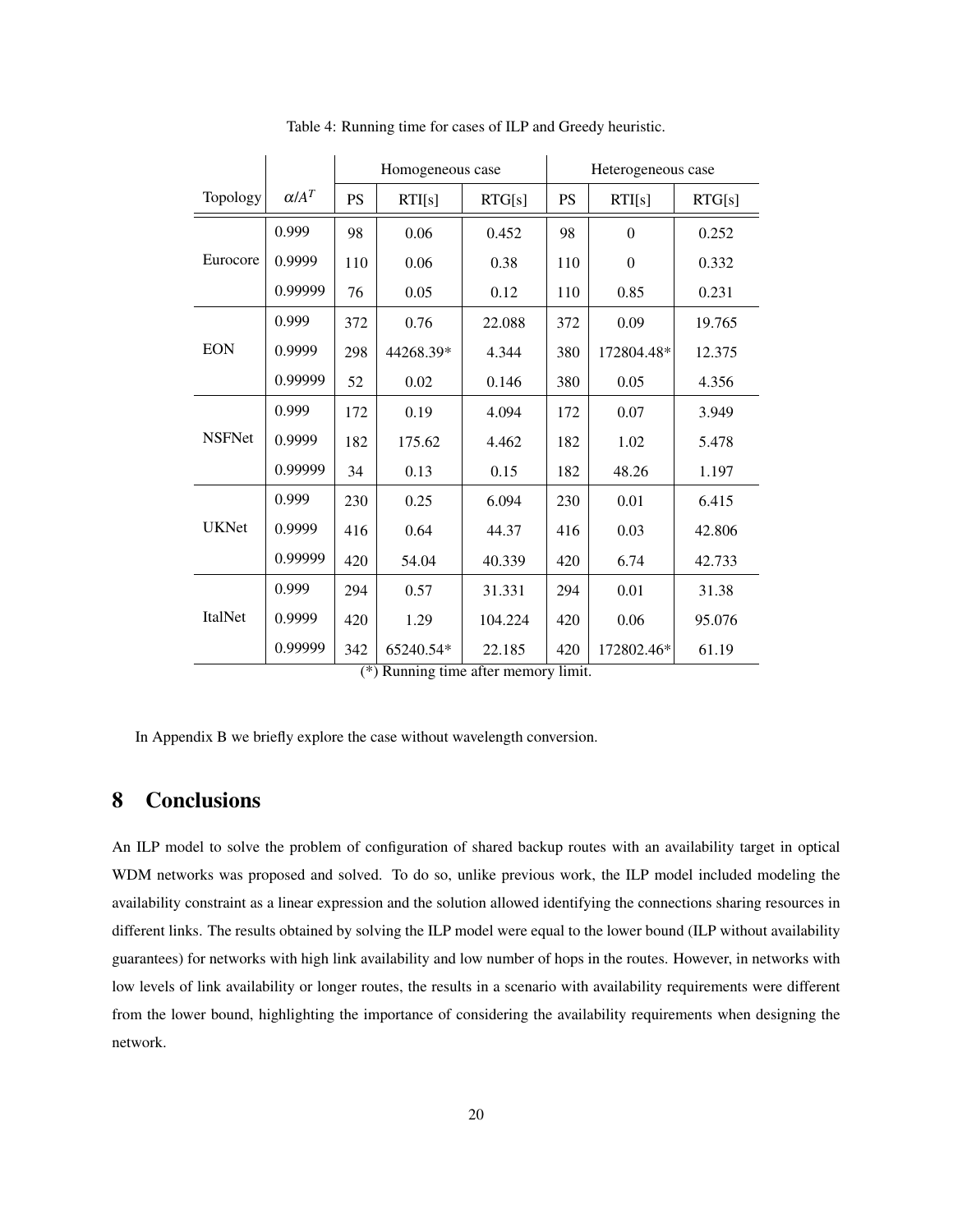To solve instances where the ILP takes significant time to get to a solution (on the order of days), we proposed a greedy heuristic approach that showed a very good performance: an average and maximum relative error of 2.49% and 15.7%, with execution times lower than 2 minutes.

We also explored the modifications necessary for the ILP model to include the wavelength continuity constraint and obtained results for that case. Further analysis of this area as well as the impact of modifying assumptions on the input routes and the link failure independence is part of future research.

### Acknowledgements

This work was partially supported by Fondecyt Project 1130388 (Conicyt-Chile) and Direccion General de Investi- ´ gación y Postgrado (Universidad Técnica Federico Santa María).

# References

- [1] S. Baroni and P. Bayvel, Wavelength requirements in arbitrarily connected wavelength-routed optical networks, J Lightwave Technology 15 (1997), 242–251.
- [2] P. Bayvel, R. Maher, T. Xu, G. Liga, N.A. Shevchenko, D. Lavery, A. Alvarado, and R.I. Killey, Maximizing the optical network capacity, Philosophical Trans Royal Soc Lond A: Math, Physical Eng Sciences 374 (2016), 20140440.
- [3] X. Chen and B. Chen, Cost-effective designs of fault-tolerant access networks in communication systems, Networks 53 (2009), 382–391.
- [4] W. Fawaz, T. Sawah, and C. Abou-Rjeily, Priority-aware optical shared protection: An offline evaluation study, Comput. Commun. 32 (2009), 1677–1684.
- [5] A. Fumagalli and M. Tacca, Differentiated reliability (DiR) in WDM rings without wavelength converters, 36th IEEE Int Conference Communicatio, Vol. 9, 2001, pp. 2887–2891.
- [6] M.R. Garey and D.S. Johnson, Computers and intractability: A guide to the theory of NP-completeness, W. H. Freeman and Company, New York, NY, USA, 1979.
- [7] International Telecommunciation Union, Recommendation ITU-T G.694.1, Spectral grids for WDM applications: DWDM frequency grid, ITU-T Publications, 2012.
- [8] H. Kerivin and A.R. Mahjoub, Design of survivable networks: A survey, Networks 46 (2005), 1–21.
- [9] A. Lord, A. Soppera, and A. Jacquet, The impact of capacity growth in national telecommunications networks, Philosophical Trans Royal Soc Lond A: Math, Physical Eng Sciences 374 (2016), 20140431.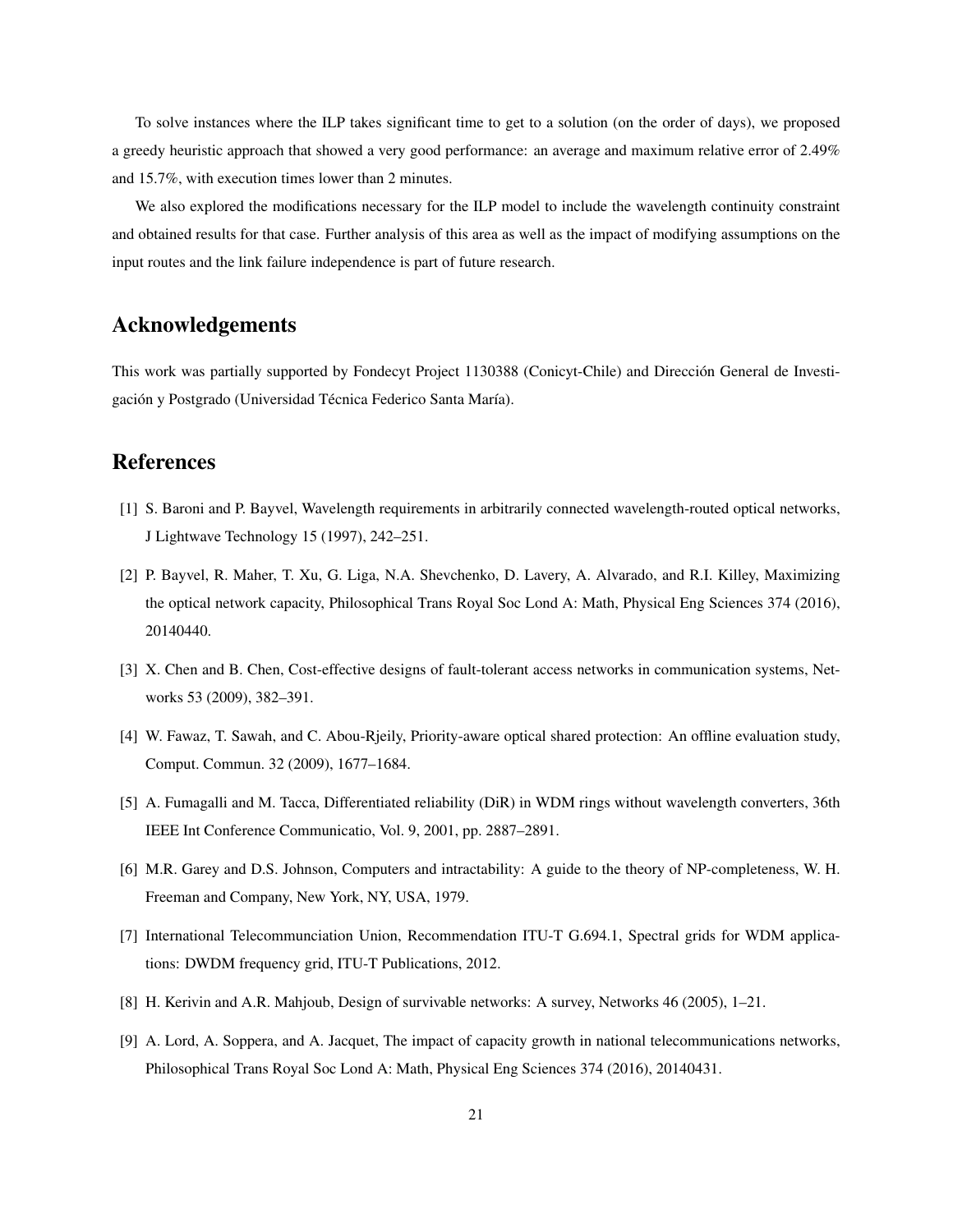- [10] D. Lucerna, M. Tornatore, B. Mukherjee, and A. Pattavina, Availability target redefinition for dynamic connections in WDM networks with shared path protection, 7th Int Workshop Design Reliable Commun Networks, 2009, pp. 235–242.
- [11] H.P.L. Luna, "Network planning problems in telecommunications," Handbook of optimization in telecommunications, M.G.C. Resende and P.M. Pardalos (Editors), Springer US, Boston, MA, 2006, pp. 213–240.
- [12] M.J.A. Mondéjar, F.J.Z. Mier, A. Jevtić, and D.A. de la Fuente, Telecommunications network planning and maintenance, 12th World Multi-Conference Systemics, Cybernetics Informatics, Vol. VIII, International Institute of Informatics and Systemics, 2008, pp. 64–68.
- [13] A. Mykkeltveit and B.E. Helvik, On provision of availability guarantees using shared protection, 12th Conference Optical Network Design Modeling, 2008, pp. 1–6.
- [14] C. Ou, K. Zhu, H. Zang, L.H. Sahasrabuddhe, and B. Mukherjee, Traffic grooming for survivable WDM networks - shared protection, IEEE J Selected Areas in Commun 21 (2003), 1367–1383.
- [15] C.S. Ou, K. Zhu, J. Zhang, H. Zhu, B. Mukherjee, H. Zang, and L. Sahasrabuddhe, Traffic grooming for survivable WDM networks: Dedicated protection, J Optical Networking 3 (2004), 50–74.
- [16] Z. Pandi, M. Tacca, A. Fumagalli, and L. Wosinska, Dynamic provisioning of availability-constrained optical circuits in the presence of optical node failures, J Lightwave Technology 24 (2006), 3268–3279.
- [17] Q.V. Phung, D. Habibi, H.N. Nguyen, and K.M. Lo, A segmentation method for shared protection in WDM mesh networks, 14th IEEE Int Conference Networks, Vol. 2, 2006, pp. 1–6.
- [18] I.W. Stats, Internet world stats, usage and population statistics, webpage. http://www.internetworldstats.com/stats.htm Last accessed July, 2016.
- [19] B. Todd and J. Doucette, Fast efficient design of shared backup path protected networks using a multi-flow optimization model, IEEE Trans Reliab 60 (2011), 788–800.
- [20] M. Tornatore, D. Lucerna, B. Mukherjee, and A. Pattavina, Multilayer protection with availability guarantees in optical WDM networks, J Network Syst Manage 20 (2012), 34–55.
- [21] M. Tornatore, G. Maier, and A. Pattavina, Availability design of optical transport networks, IEEE J Selected Areas in Commun 23 (2005), 1520–1532.
- [22] J. Zhang and B. Mukheriee, A review of fault management in WDM mesh networks: Basic concepts and research challenges, IEEE Network 18 (2004), 41–48.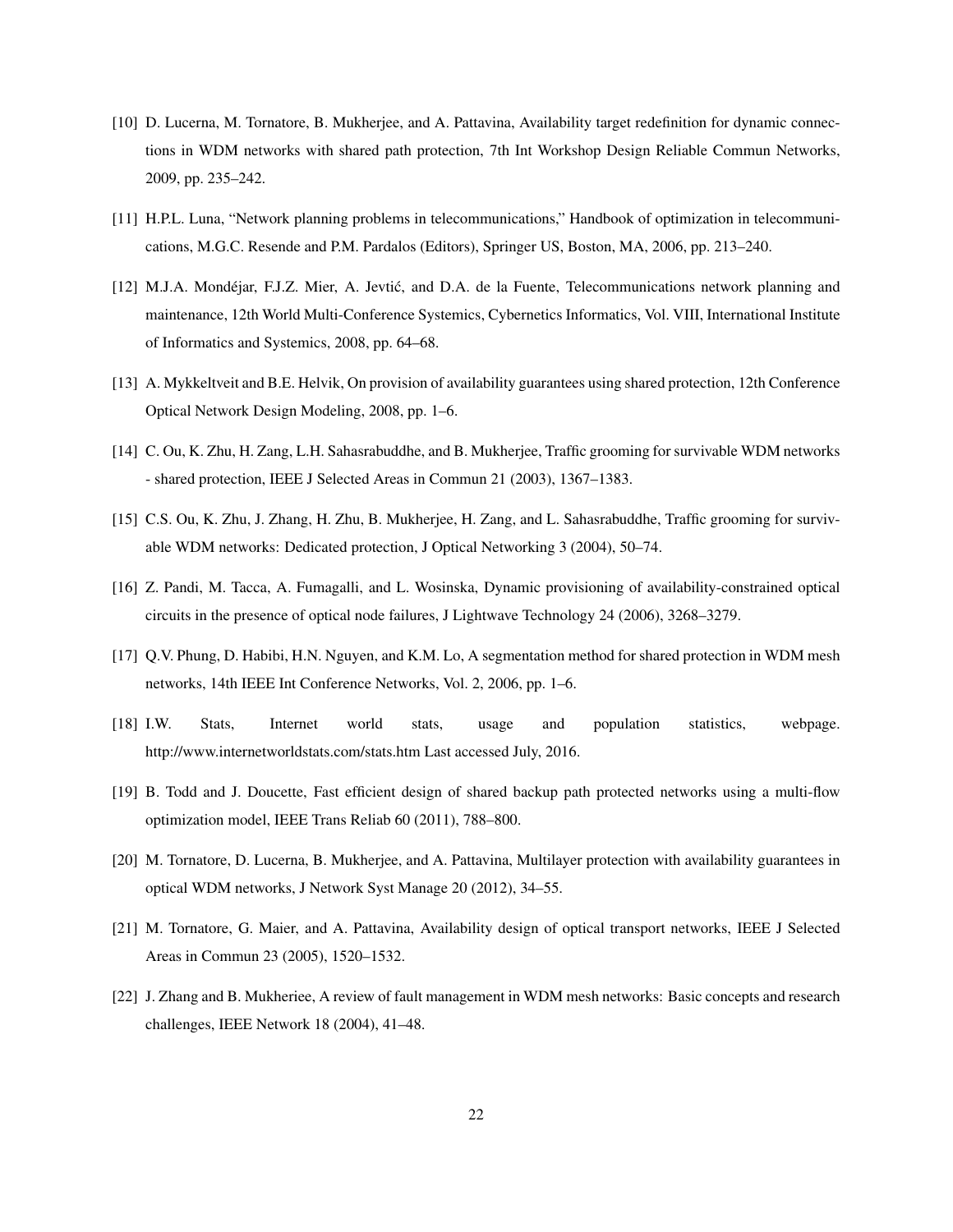- [23] J. Zhang, K. Zhu, H. Zang, N.S. Matloff, and B. Mukherjee, Availability-aware provisioning strategies for differentiated protection services in wavelength-convertible WDM mesh networks, IEEE/ACM Trans Networking 15 (2007), 1177–1190.
- [24] J. Zhang, K. Zhu, H. Zang, and B. Mukherjee, A new provisioning framework to provide availability-guaranteed service in WDM mesh networks, 38th IEEE Int Conference Commun, Vol. 2, 2003, pp. 1484–1488.
- [25] X. Zhang, Green IP over WDM mesh networks with connection availability guarantee, Photonic Network Commun 30 (2015), 190–203.
- [26] X. Zhang and S. Tan, Green optical networks with connection availability guarantee, Opt. Express 23 (2015), 17456–17466.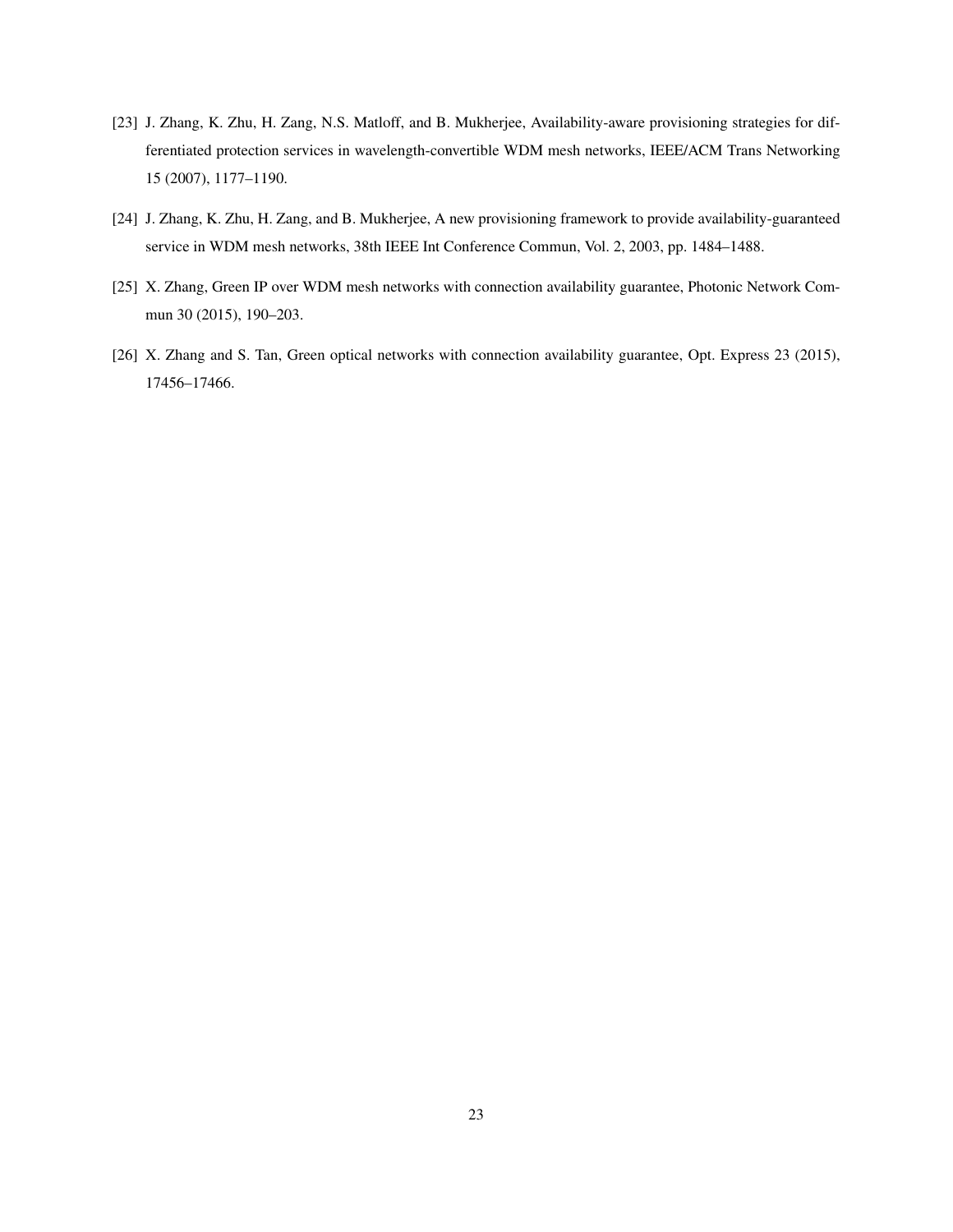# Appendix A Proof of NP-completeness for the minimum number of wavelengths required for a link.

**Lemma 1.** Let  $\Psi_c$  be a set of allowed shared connections for each  $c \in C$  and let  $\Omega_l$  be the set of connections using a *given link l* ∈ *L. Then, to determine the minimum number of required wavelengths in a link l is an NP-hard problem.*

*Prof.* We use a reduction of MINIMUM CLIQUE PARTITION problem [6]. Given a graph  $G = (V, E)$  we can construct an instance of our problem where  $\Omega_l = V$  (i.e., each vertex of *G* is a connection in  $\Omega_l$ ) and two connections  $u, v \in V$  can be grouped if and only if  $\{u, v\} \in E$ . Recall that two connections *u* and *v* can be grouped in a same wavelength if and only if  $u \in \Psi_v$  and  $v \in \Psi_u$ . Hence, if it is possible to assign a subset *S* of connections into one wavelength, then the corresponding subset of nodes *S* forms an induced clique in *G*. Also, since each connection requires an assigned wavelength, then an assignment of wavelengths to  $\Omega_l$  is equivalent to a clique partition of the graph *G*. Hence, a minimum assignment of wavelength to Ω*<sup>l</sup>* is equivalent to a minimum partition of *G* into cliques.

# Appendix B Extension to the case without wavelength conversion

For the case of lack of wavelength conversion, in the ILP model we can replace (28) by the following constraints:

$$
x_{i,j} \ge x_{i,c} + x_{j,c} - 1, \forall c \in C, \forall i \in C
$$
  

$$
\forall j \in C | c < i \land c < j \land j < i
$$
  

$$
\forall R_i^B \cap R_j^B \neq \emptyset, R_i^B \cap R_c^B \neq \emptyset
$$
  

$$
\forall R_i^B \cap R_i^B \neq \emptyset, R_i^B \cap R_c^B \neq \emptyset
$$
  

$$
\forall R_i^B \cap R_c^B \neq \emptyset
$$

$$
x_{i,j} \le 1 + (x_{j,c} - x_{i,c}) \,, \forall c \in C, \forall i \in C
$$
  

$$
\forall j \in C | c < i \land c < j \land j < i
$$
  

$$
\forall R_i^B \cap R_j^B \ne \emptyset, R_i^B \cap R_c^B \ne \emptyset
$$
  

$$
\forall R_i^B \cap R_j^B \ne \emptyset, R_i^B \cap R_c^B \ne \emptyset
$$
  

$$
\forall R_i^B \cap R_c^B \ne \emptyset
$$
  

$$
(41)
$$

$$
x_{i,j} \le 1 + (x_{i,c} - x_{j,c}), \forall c \in C, \forall i \in C
$$
  

$$
\forall j \in C | c < i \land c < j \land j < i
$$
  

$$
\forall R_i^B \cap R_j^B \ne \emptyset, R_i^B \cap R_c^B \ne \emptyset
$$
  

$$
\forall R_i^B \cap R_i^B \ne \emptyset, R_i^B \cap R_c^B \ne \emptyset
$$
  

$$
\forall R_i^B \cap R_c^B \ne \emptyset
$$
  

$$
(42)
$$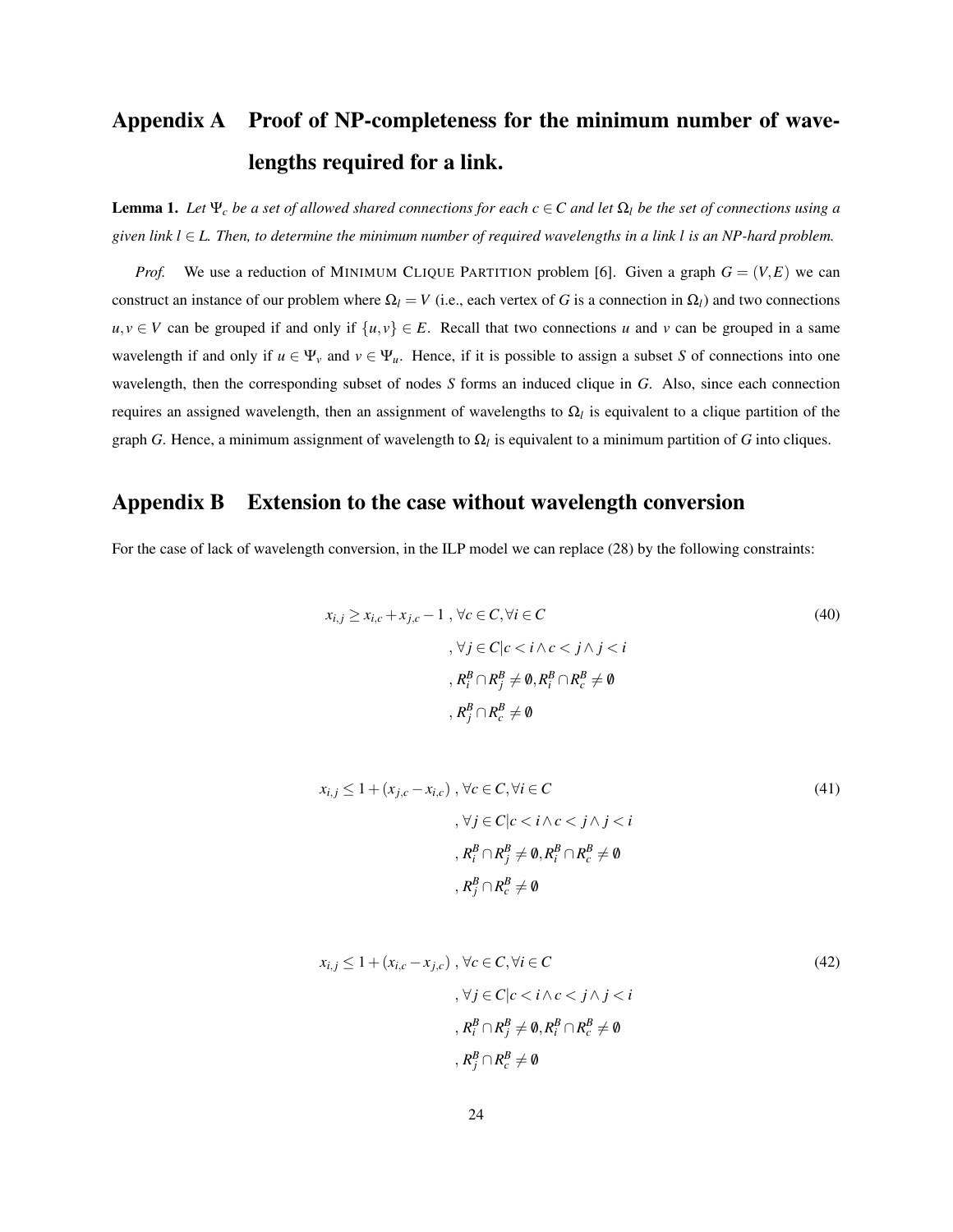Constraints (40), (41) and (42) guarantee a coherent behavior among different links. For example, if connections *i* and *j* share the same wavelength with connection *c* at some different links, then *i* and *j* also would share backup resources, because *i*, *j* and *c* are using the same wavelength.

The results for homogeneous and heterogeneous scenarios are presented in Tables 5 and 6, respectively. As in the previous case, the lower bound (LB) is obtained by removing the availability constraint.

| Topology                 | $A^{Target}$ |           | GAP%           | RT[s]     | Number of backup wavelengths |                                               |      |  |
|--------------------------|--------------|-----------|----------------|-----------|------------------------------|-----------------------------------------------|------|--|
| $[ \bar{R} ; \bar{p_l}]$ |              | <b>PS</b> |                |           | LB                           | ILP[ $\delta_{ILP}^{LB}; \delta_{ILP}^{UB}$ ] | UB   |  |
| Eurocore                 | 0.999        | 98        | $\Omega$       | 0.28      | 124                          | 124 [0; 44.1]                                 | 222  |  |
| [2.8; 0.9984]            | 0.9999       | 110       | $\mathbf{0}$   | 0.45      | 126                          | 126 [0; 48.7]                                 | 246  |  |
|                          | 0.99999      | 76        | $\theta$       | 0.1       | 84                           | 98 [16.7; 38]                                 | 158  |  |
| <b>EON</b>               | 0.999        | 372       | 0.77           | 108011.9  | 768*                         | 768 [0; 40.3]                                 | 1286 |  |
| [3.02; 0.997]            | 0.9999       | 298       | 0.26           | 108000.06 | 504*                         | 518 [2.8; 42.3]                               | 898  |  |
|                          | 0.99999      | 52        | $\overline{0}$ | 0.03      | 58                           | 74 [27.6; 30.2]                               | 106  |  |
| <b>NSFNet</b>            | 0.999        | 172       | $\theta$       | 7194.62   | 295                          | 295 [0; 53.3]                                 | 632  |  |
| [3.25; 0.9981]           | 0.9999       | 182       | 0.65           | 108006.36 | 303                          | 303 [0; 54.6]                                 | 668  |  |
|                          | 0.99999      | 34        | $\mathbf{0}$   | 0.14      | 52                           | 64 [23.1; 44.9]                               | 116  |  |
| <b>UKNet</b>             | 0.999        | 230       | 0.17           | 108000.1  | $605*$                       | 605 [0; 36.4]                                 | 951  |  |
| [3.25; 0.9995]           | 0.9999       | 416       | 4.38           | 108000.11 | 920*                         | 922 [0.2; 39]                                 | 1511 |  |
|                          | 0.99999      | 420       | 4.5            | 108000.38 | $922*$                       | 926 [0.4; 39.1]                               | 1521 |  |
| ItalNet                  | 0.999        | 294       | 0.4            | 108004.69 | 988*                         | 988 [0; 32]                                   | 1453 |  |
| [3.64; 0.9994]           | 0.9999       | 420       | 1.99           | 108000.15 | $1115*$                      | 1116 [0.1; 38.1]                              | 1803 |  |
|                          | 0.99999      | 342       | 0.96           | 108000.17 | $721*$                       | 742 [2.9; 42.1]                               | 1281 |  |

Table 5: The homogeneous scenario for networks without wavelength conversion.

(\*) Best objective obtained after time-limit (30 hours).